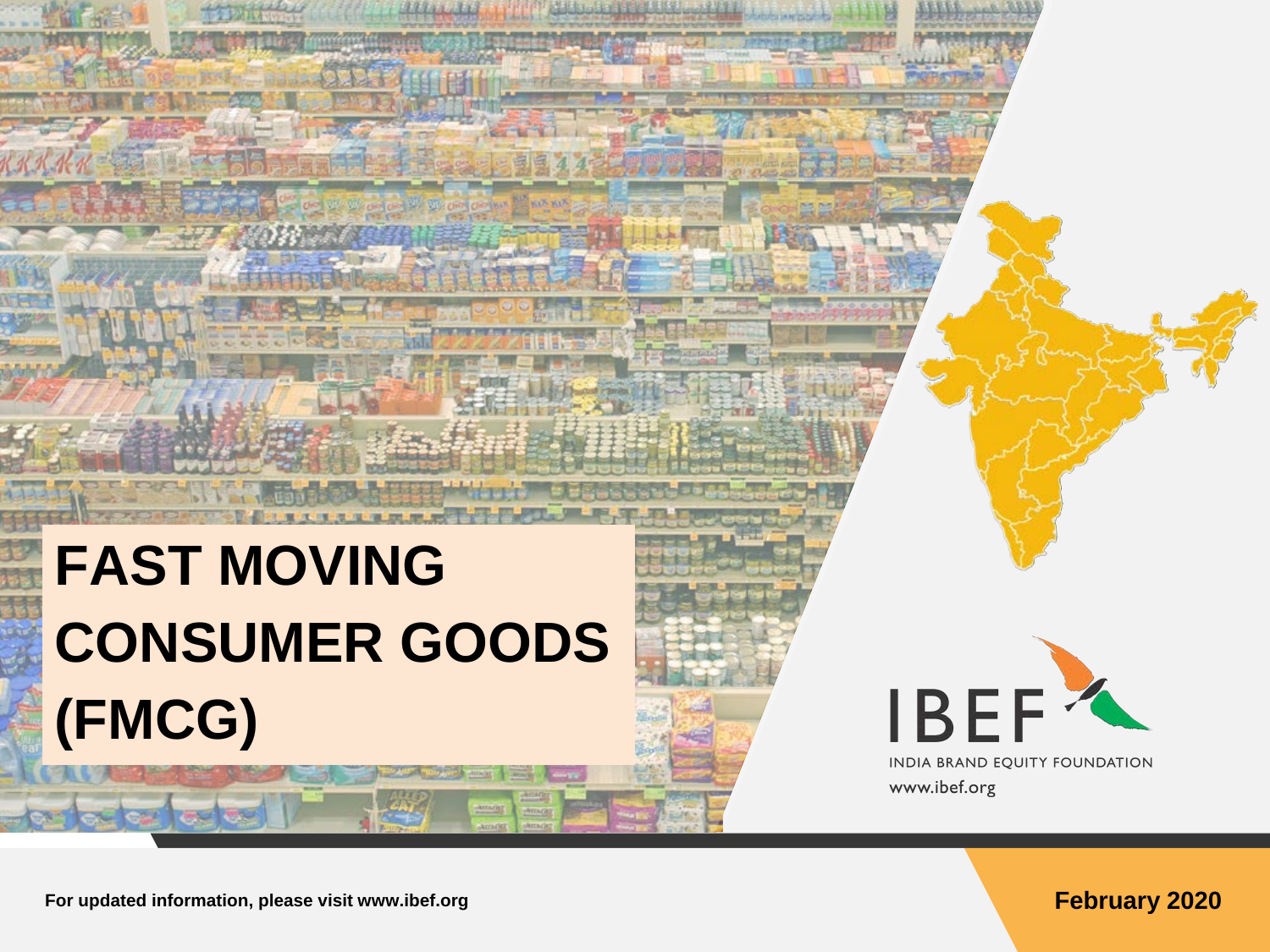### **Table of Content**

| Executive Summary3           |
|------------------------------|
|                              |
|                              |
| Strategies Adopted13         |
|                              |
|                              |
| Key Industry Organisations26 |
|                              |

B INDIA BRAND EQUITY FOUNDATION www.ibef.org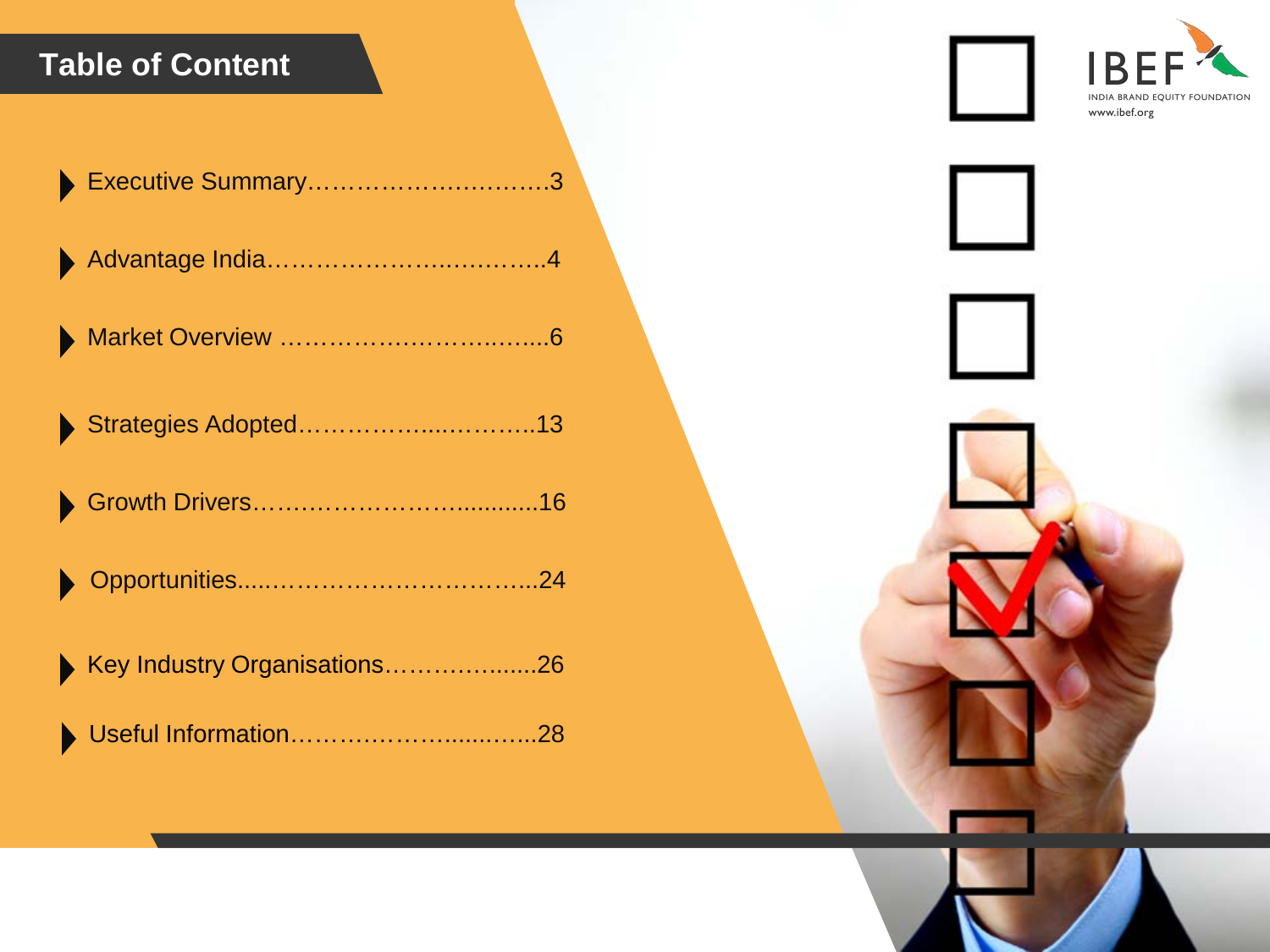#### EXECUTIVE SUMMARY



- Favourable demographics and rise in income level to boost FMCG market.
- FMCG market in India is expected to grow at a CAGR of 23.15 per cent and is expected to reach US\$ 103.70 billion by 2020 from US\$ 68.38 billion in FY18.
- FMCG sector is the fourth largest sector in the Indian economy.
- The FMCG sector is expected to grow at 9-10 per cent in 2019.
- Final consumption expenditure is set to increase at a CAGR of 25.44 per cent from 2017-2021.
- Final consumption expenditure is expected to reach nearly US\$ 3.6 trillion by 2020 from US\$ 1.82 trillion in 2017.
- Rise in rural consumption to drive the FMCG market. It contributes around 36 per cent to the overall FMCG spending.
- The rural FMCG market in India is expected to grow to US\$ 220.00 billion by 2025 from US\$ 23.63 billion in FY18.
- FMCG market is expected to grow at 9-10 per cent in 2020.

**FMCG market in India (US\$ billion)**



**Final consumption expenditure (US\$ trillion)**



**Rural FMCG market in India (US\$ billion)** 23.63 100.00 220.00  $\Omega$ 50 100 150 200 250 2018(FY) 2020F 2025F

#### *Notes: F- Forecast*

*Source: World Bank, Emami Reports, Dabur Reports, AC Nielsen, CRISIL, Nielsen Report, 2018*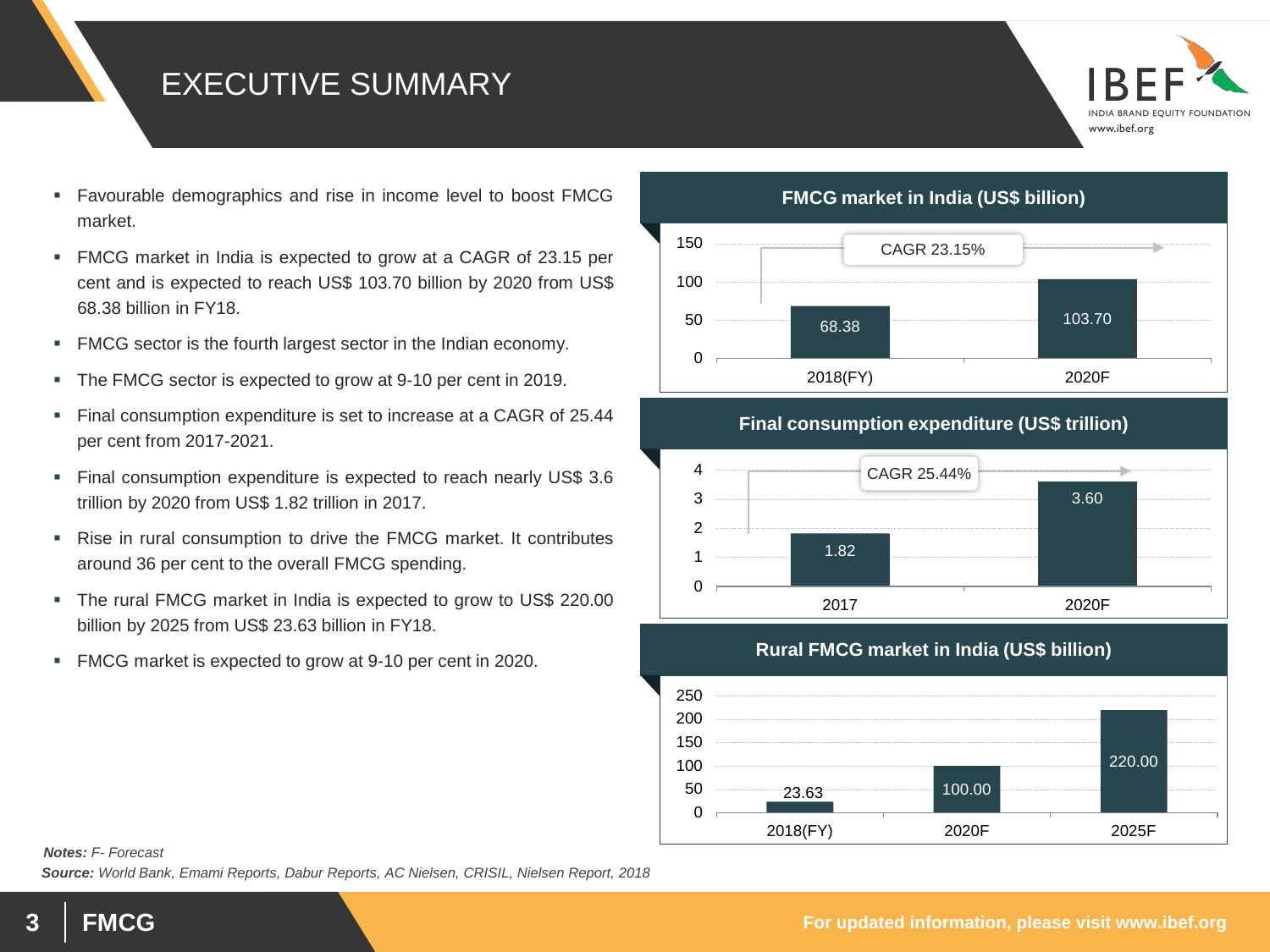

## ADVANTAGE INDIA

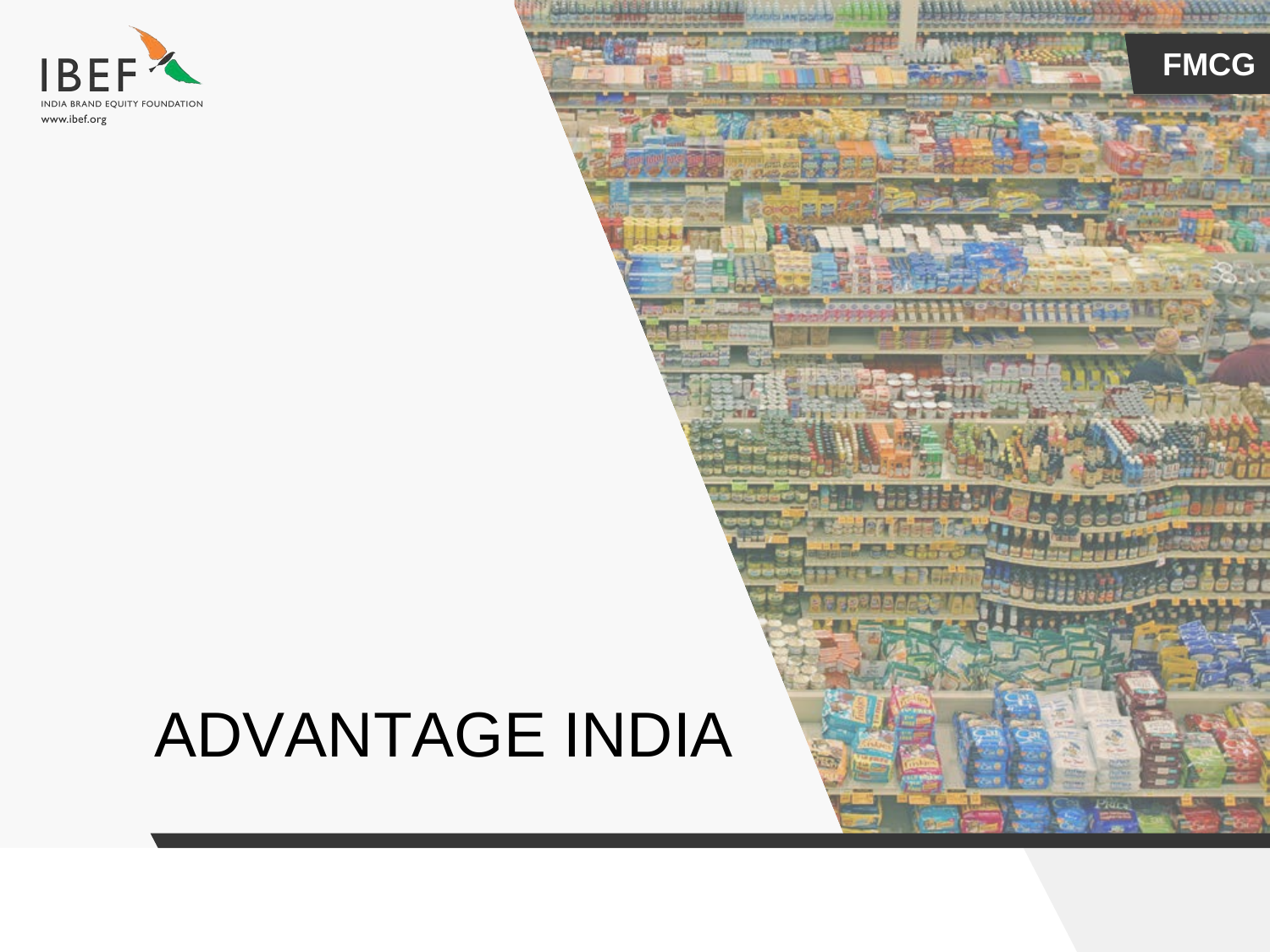#### ADVANTAGE INDIA

www.ibef.org

- Rising incomes and growing youth population have been key growth drivers of the sector. Brand consciousness has also aided demand.
- **India's contribution to global consumption** is expected to more than double to 5.8 per cent by 2020.
- Rural India is witnessing increased demand for quality goods and services driven by upgraded distribution channels of FMCG companies.
- **RP-Sanjiv Goenka Group to invest capital** fund of US\$ 14.74 mn in FMCG startups.
- Supa Star Foods Pvt Ltd, a packaged food and beverage maker, has received its second investment from Roots Ventures which will help the company grow its distribution network and add more products.
- Dabur is planning to invest Rs 250-300 crore (US\$ 38.79-46.55 million) in FY19 for capacity expansion and is also planning to make acquisitions in the domestic market.

**Low penetration levels in rural market offers** room for growth.

- Dabur stepping-up product launches to sell only on e-commerce platforms.
- Disposable income in rural India has increased due to the direct cash transfer scheme.
- **Exports is another growing segment.**

**ADVANTAGE INDIA**

pportunité de la Carte de la

Policy of

Growing

Growing

thesiments

- E-commerce segment is forecasted to contribute 11 per cent of the overall FMCG sales by 2030.
- Investment approval of up to 100 per cent foreign equity in single brand retail and 51 per cent in multi-brand retail.
- Initiatives like Food Security Bill and direct cash transfer subsidies reach about 40 per cent of households in India.
- The minimum capitalisation for foreign FMCG companies to invest in India is US\$100 million.

*Source: Emami, BCG and CII report, Nielsen*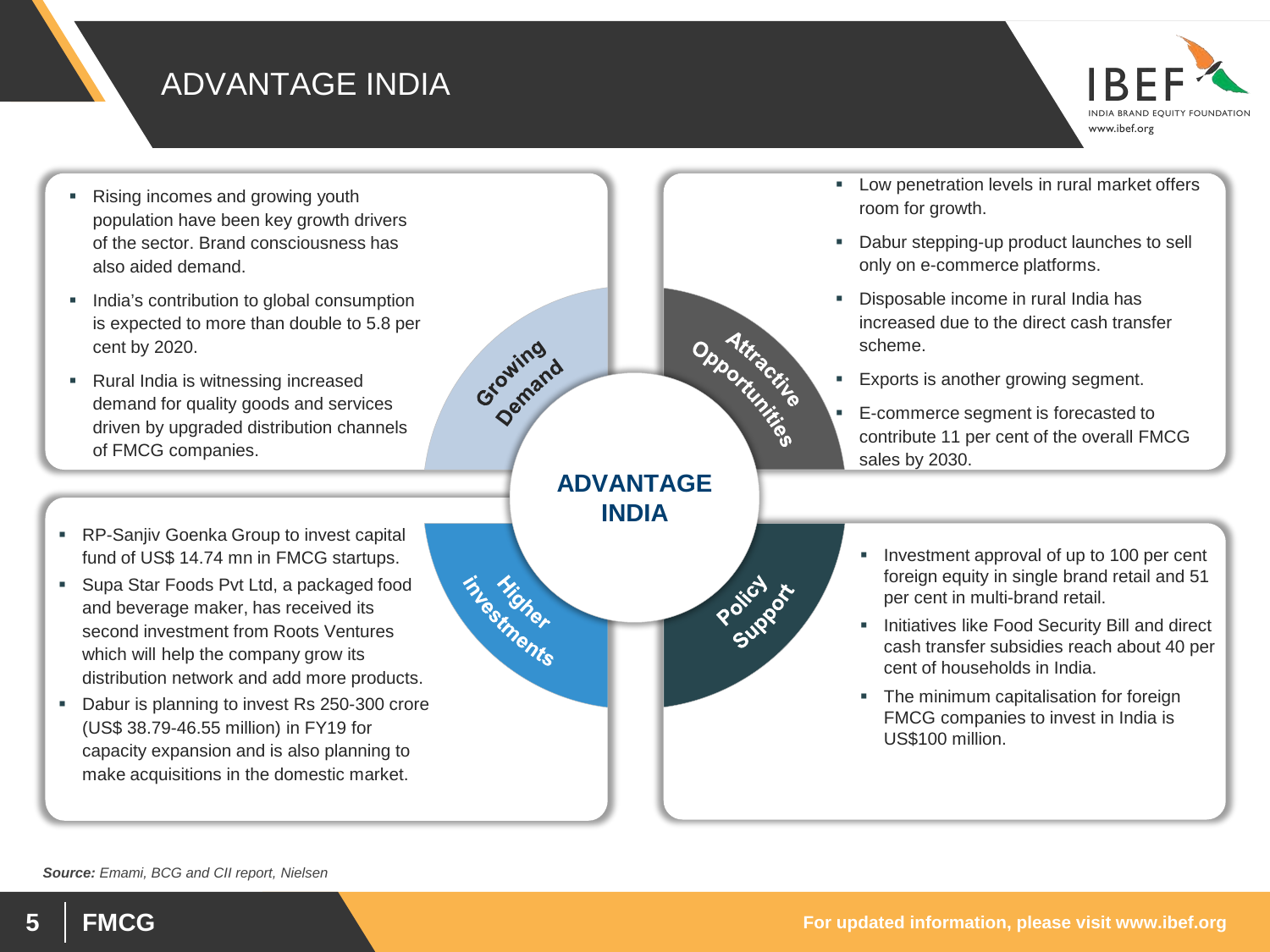

# MARKET **OVERVIEW**

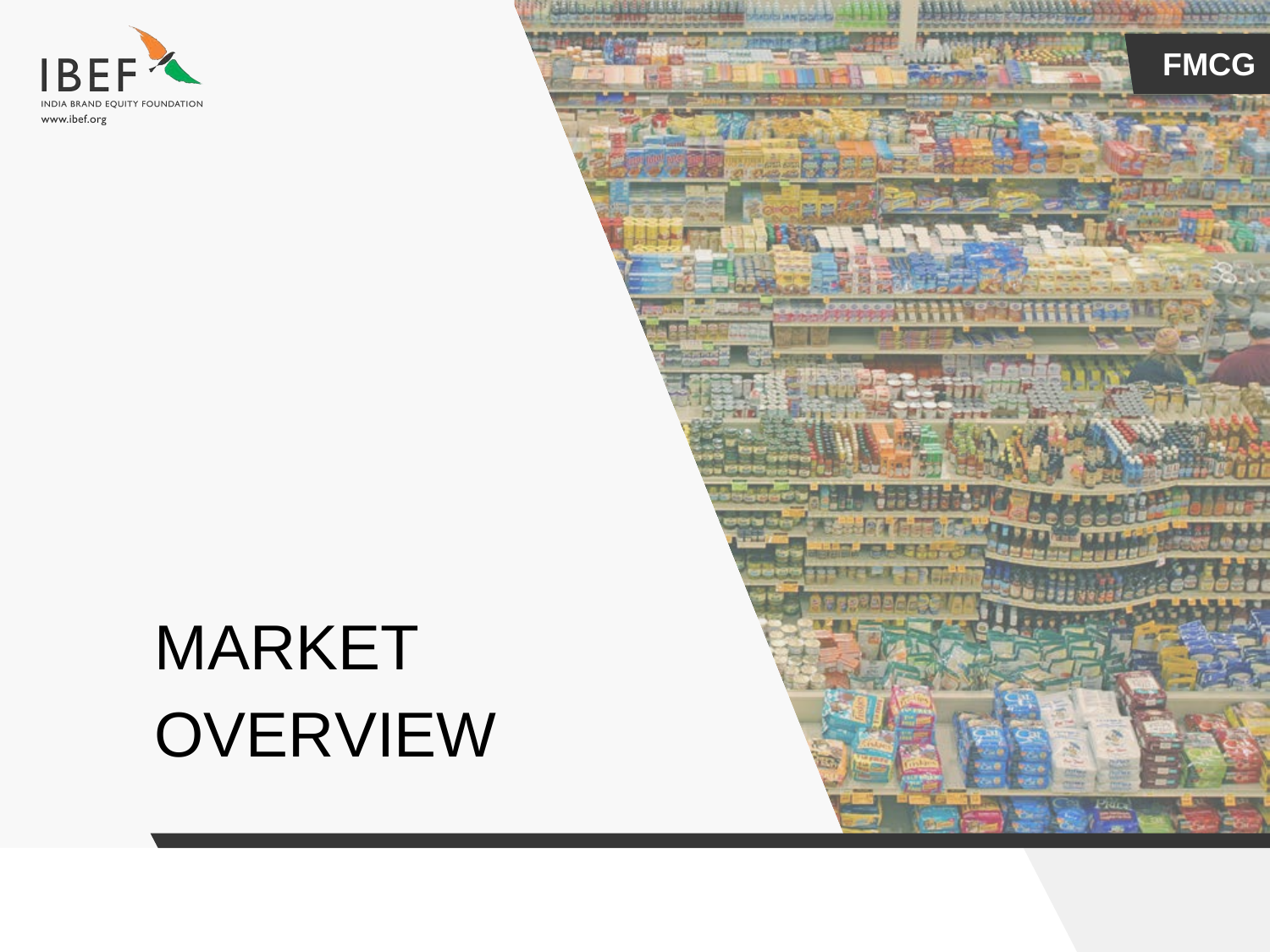#### EVOLUTION OF FMCG IN INDIA



- FMCG is the fourth largest sector in the Indian economy.
- India's household and personal care is the leading segment, accounting for 50 per cent of the overall market, healthcare (31 per cent) and food and beverages (19 per cent) comes next in terms of market share.
- Growing awareness, easier access and changing lifestyles have been the key growth drivers for the sector.
- The number of online users in India is likely to cross 850 million by 2025.
- **FMCG** industry expected to grow 7.5-8.5 per cent in first quarter of 2020.
- Retail market in India is estimated to reach US\$ 1.1 trillion by 2020, with modern trade expected to grow at 20 per cent - 25 per cent per annum, which is likely to boost revenues of FMCG companies.
- In 2018, e-commerce segment contribution is projected to be around 1.3 per cent of the overall branded packaged FMCG sales.
- People are gracefully embracing Ayurveda products, which has resulted in Patanjali being ranked as the most trusted FMCG brand in India.



*Source: Dabur Annual Report, Economic Times, Emami Annual Report, McKinsey Global Institute, CII, Boston Consulting Group Report, TRA's Brand Trust Report 2018*

**7 FMCG For updated information, please visit www.ibef.org**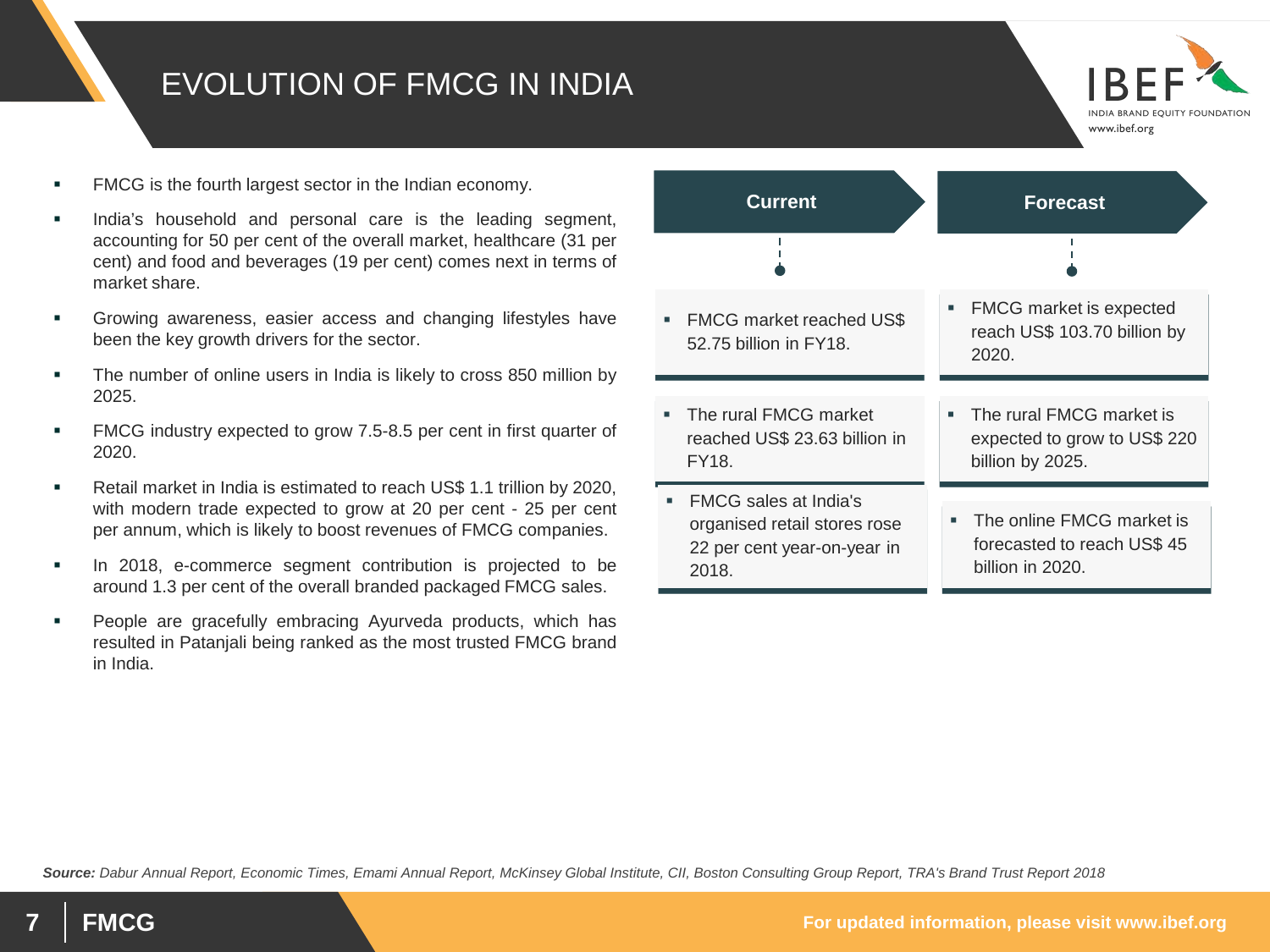#### THREE MAIN SEGMENTS OF FMCG



*Note: OTC is over the counter products; ethicals are a range of pharma products, Share per cent as of FY18 Source: Economic Times*

**INDIA BRAND EQUIT** www.ibef.org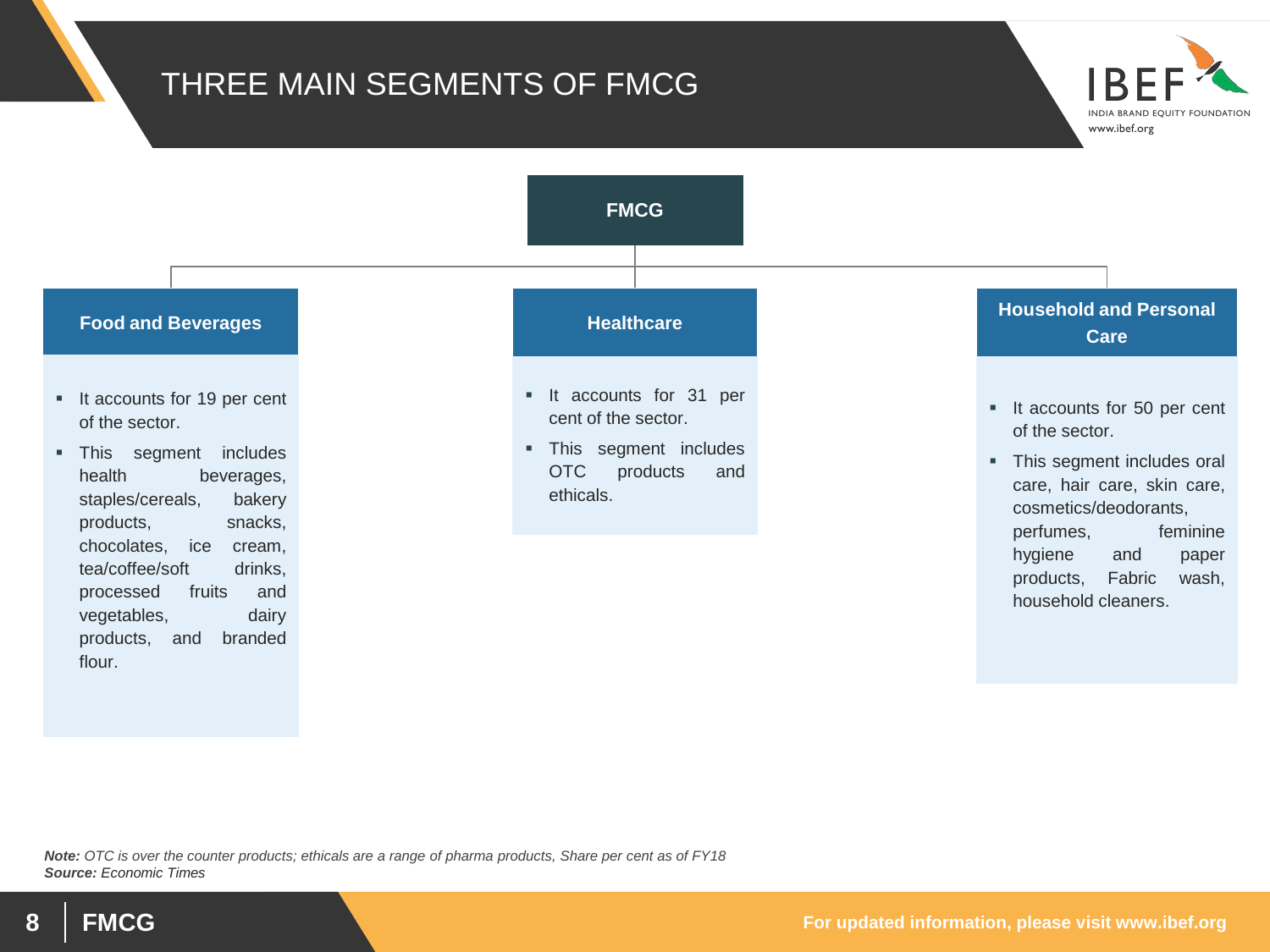#### STRONG GROWTH IN INDIAN FMCG SECTOR



- Revenues of FMCG sector reached Rs 3.4 lakh crore (US\$ 52.8 billion) in FY18 and are estimated to reach US\$ 103.7 billion in 2020F.
- The sector witnessed growth of 16.5 per cent in value terms between July-September 2018; supported by moderate inflation, increase in private consumption and rural income. It is forecasted to grow at 12- 13 per cent between September-December 2018.
- The Union Budget 2019-20 initiatives to increase consumer spending among middle class are expected to boost consumer confidence and improve demand generation for branded consumer products.
- FMCG sector to gain support for growth from Inland Waterways Authority of India (IWAI) multi-modal transportation project of freight village at Varanasi which will bring together retailers, warehouse operators and logistics service providers, investment worth Rs 1.7 billion (US\$ 25.35 million).
- Nielsen India estimates the FMCG industry to grow at 9-10 per cent in 2020 as against 13.8 percent in 2018.

### $31.6$ <br>33.3<br> $35.7$ <br> $43.1$ <br> $43.1$ <br> $49.0$ <br>52.8 68.4 83.3 103.7 0 20 40 60 80 100 120 2011 2012 2013 2014 2015 2016 2017 2018F 2019F 2020F

#### **Trends in FMCG revenues over the years (US\$ billion)**

*Note: F – Forecast, \* - FY18 Source: Dabur, AC Nielsen, Euromonitor International, ICICI securities, Nielsen India*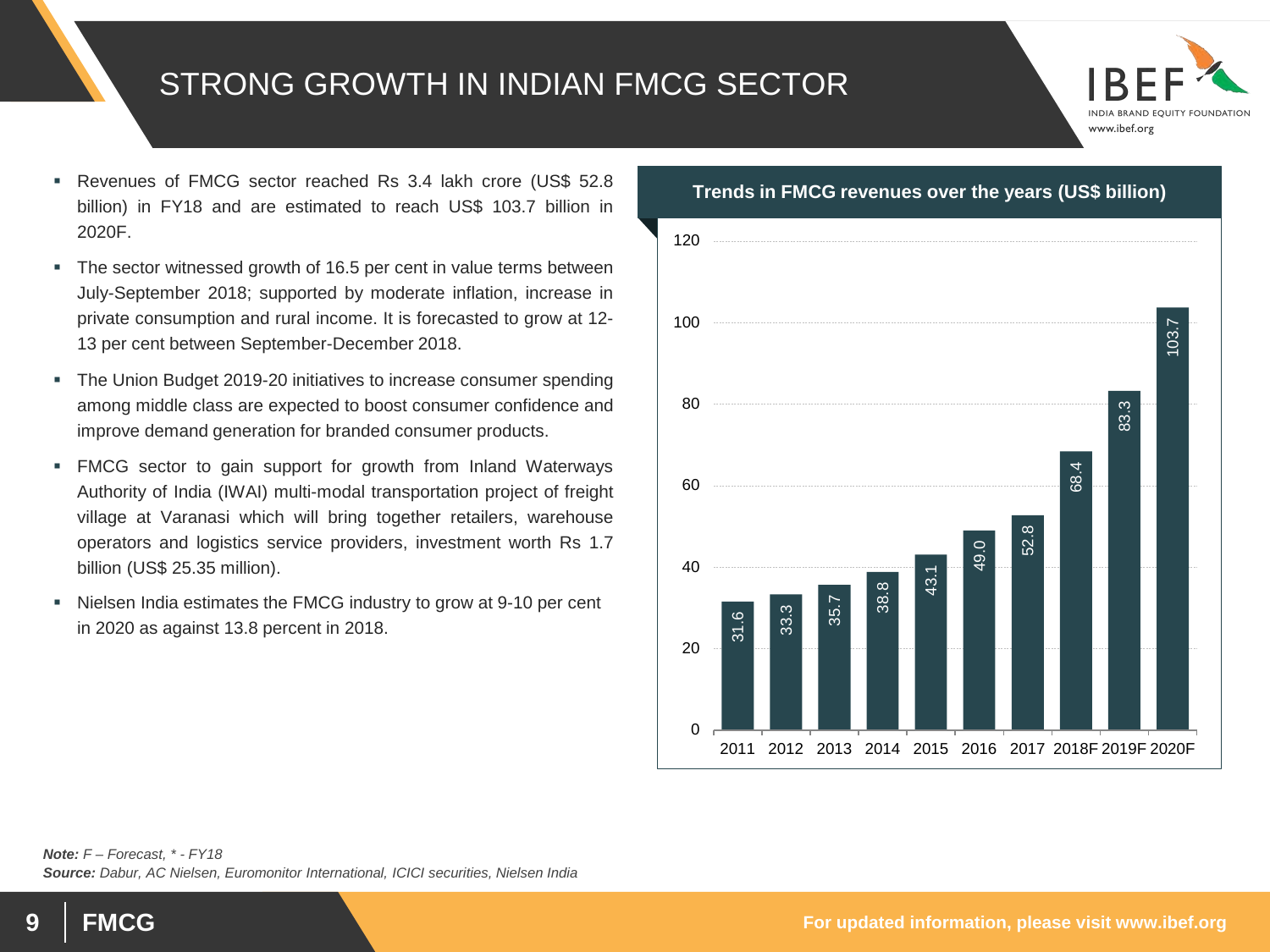### URBAN MARKET ACCOUNTS FOR MAJOR CHUNK OF REVENUES



- Accounting for a revenue share of around 55 per cent, urban segment is the largest contributor to the overall revenue generated by the FMCG sector in India.
- Rural segment is growing at a rapid pace and accounted for a revenue share of 45 per cent in the overall revenues recorded by FMCG sector in India. FMCG products account for 50 per cent of total rural spending.
- In the last few years, the FMCG market has grown at a faster pace in rural India compared with urban India. In 2018-19, revenues from the rural segment are expected to grow 15-16 per cent outpacing.
- Demand for quality goods and services has been going up in rural areas of India, on the back of improved distribution channels of manufacturing and FMCG companies.
- **FMCG** urban segment witnessed growth rate of 8 per cent whereas rural segment grew at 5 per cent in quarter ended September 2019.



*Source: BCG , KPMG- indiaretailing.com, Deloitte Report, Winning in India's Retail Sector, CRISIL, State Bank of India, CRISIL report*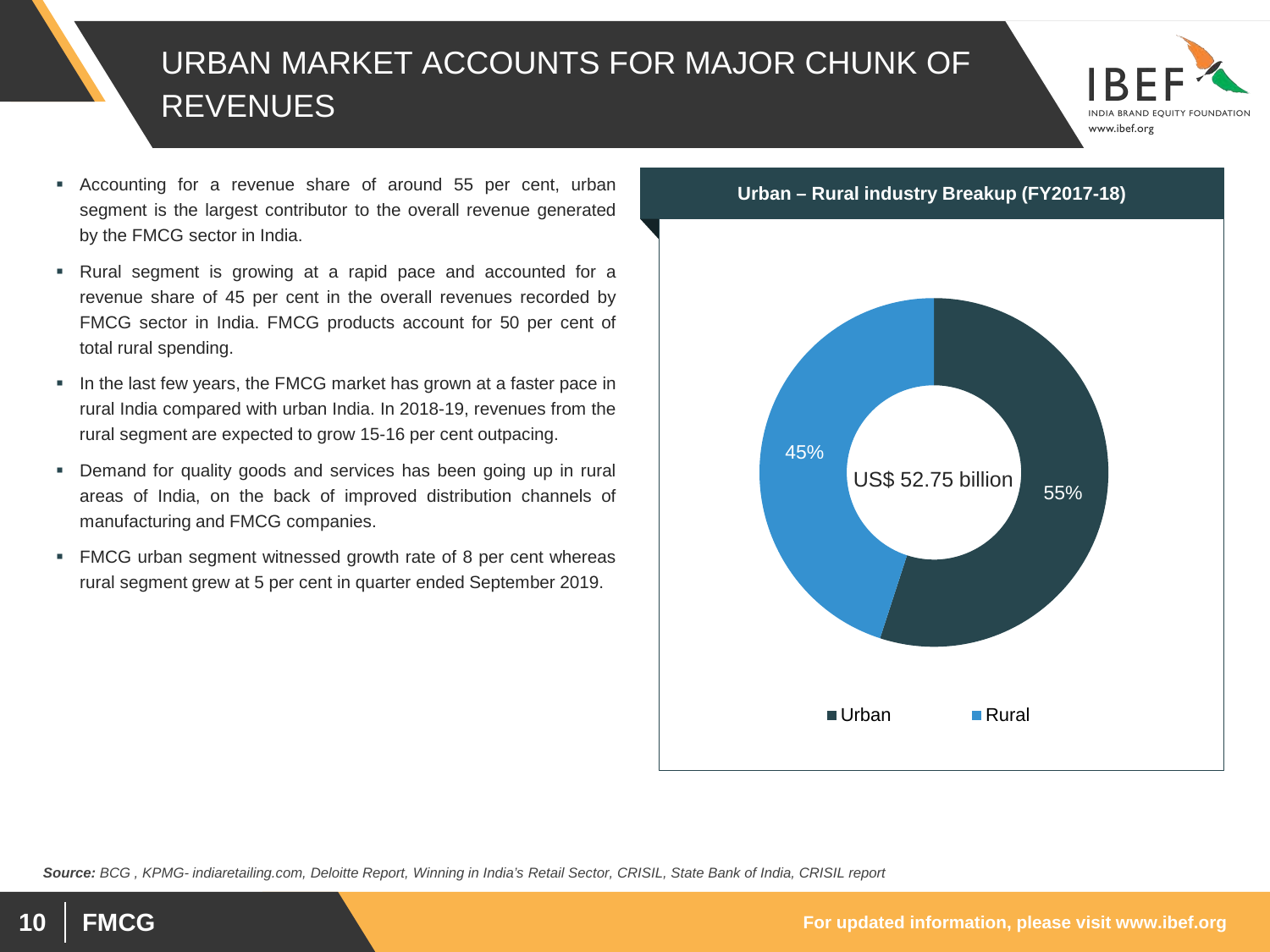#### RURAL SEGMENT IS QUICKLY CATCHING UP



- In FY18, rural India accounted for 45 per cent of the total FMCG market.
- Total rural income, which is currently at around US\$ 572 billion, is projected to reach US\$ 1.8 trillion by FY21. India's rural per capita disposable income is estimated to increase at a CAGR of 4.4 per cent to US\$ 631 by 2020.
- As income levels are rising, there is also a clear uptrend in the share of non-food expenditure in rural India.
- **The Fast-Moving Consumer Goods (FMCG) sector in rural and** semi-urban India is estimated to cross US\$ 220 billion by 2025.
- The revenue of FMCG's rural segment is forecasted to grow to 11-12 per cent in 2020.



*Note: F-Forecast, 2018\* - Data relates to the financial year FY18 Source: AC Nielsen, Dabur Reports, Goderej Group, McKinsey Global Institute, CRISIL*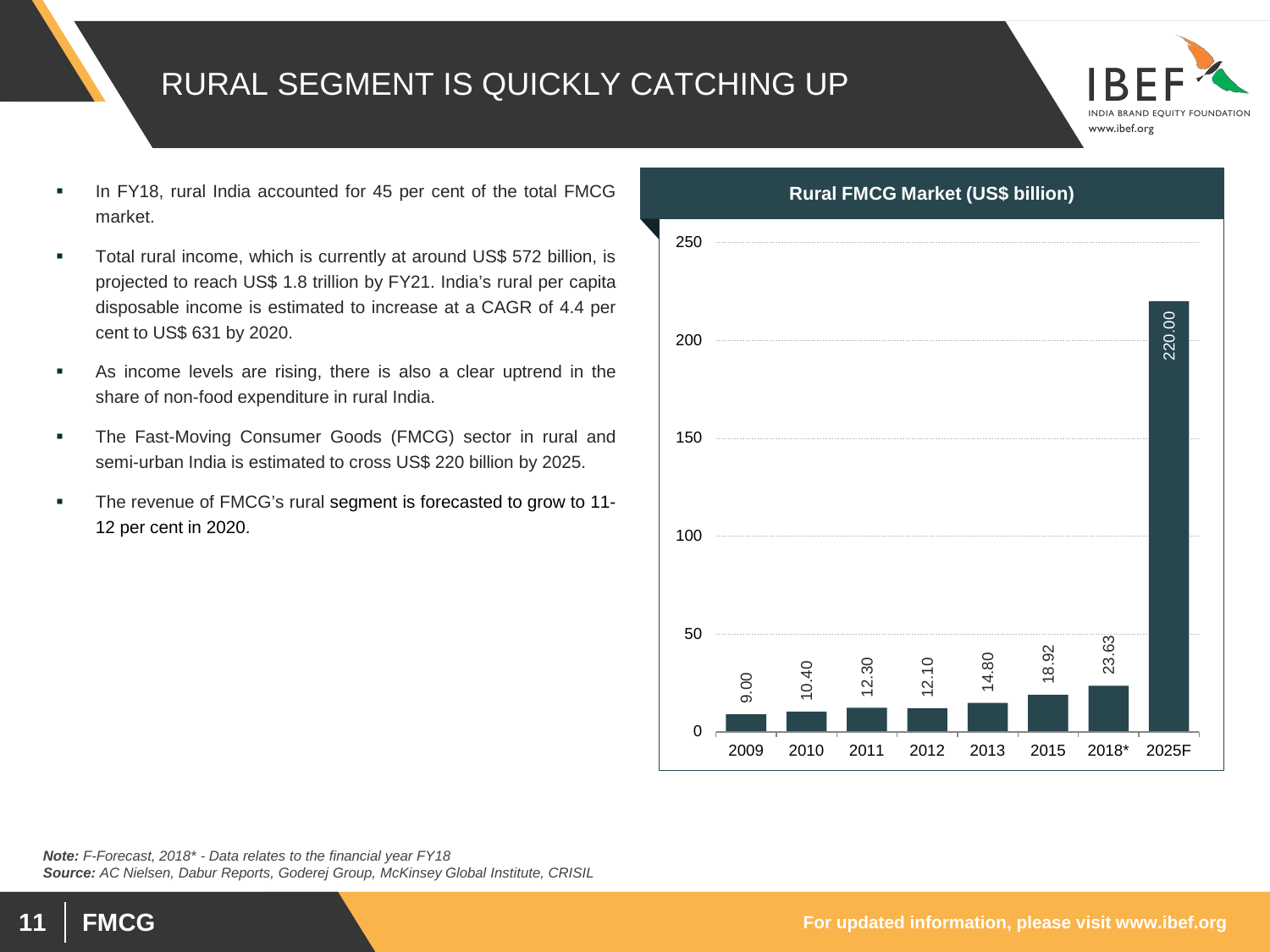### INCREASING ONLINE USERS BOOST ONLINE FMCG SALES



- **India's increasing internet penetration, rising digital maturity along** with developing infrastructure has helped boost online transactions.
- The online FMCG market is forecasted to reach US\$ 45 billion in 2020 from US\$ 20 billion in 2017, backed by growth in online users from 90 million in 2017 to 200 million in 2020E.
- By 2020, about 40 per cent of FMCG consumption is estimated to be digitally influenced.
- Around 72 per cent Indian consumers are most likely to shop online locally for premium products.

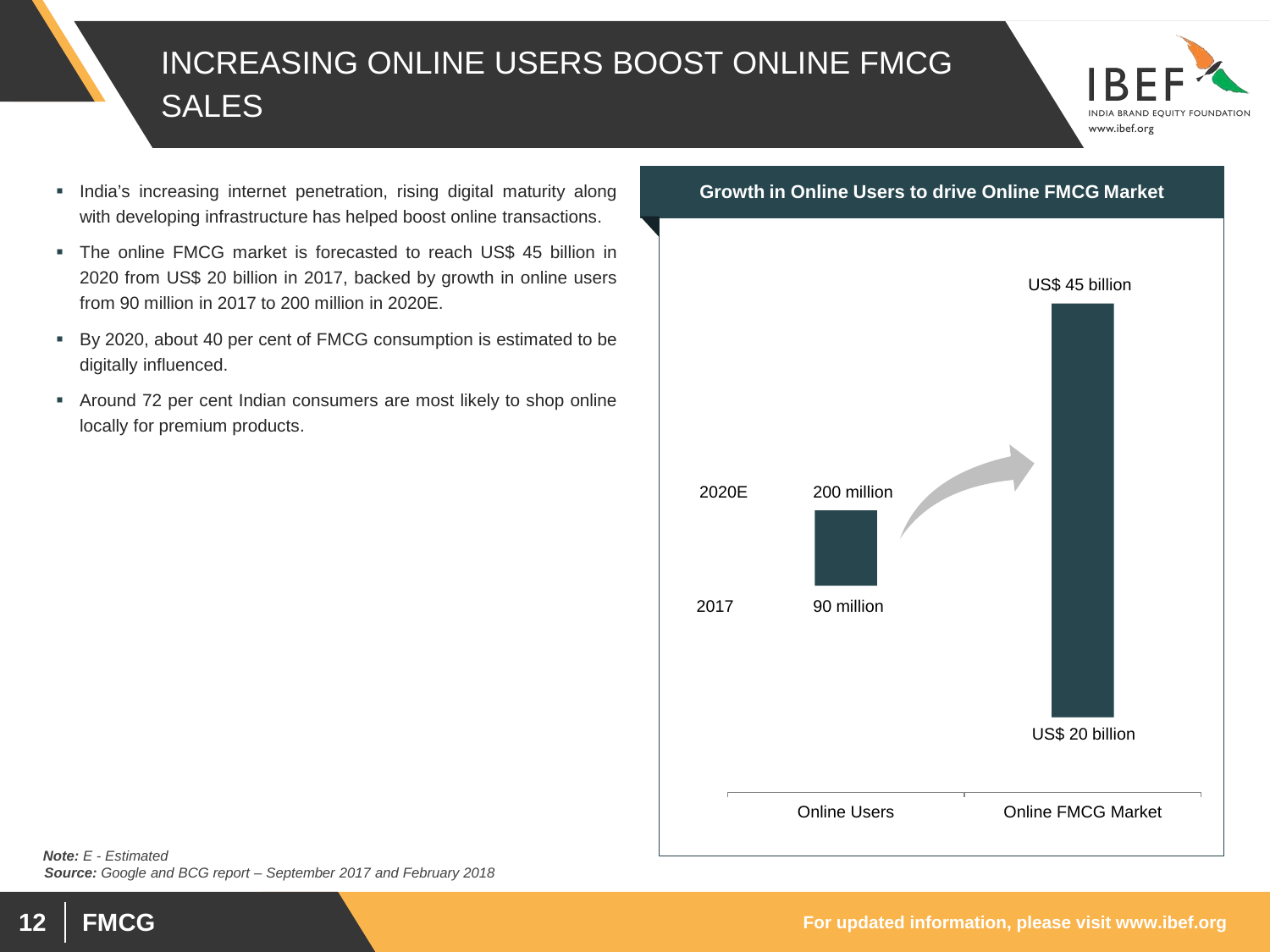

## STRATEGIES ADOPTED

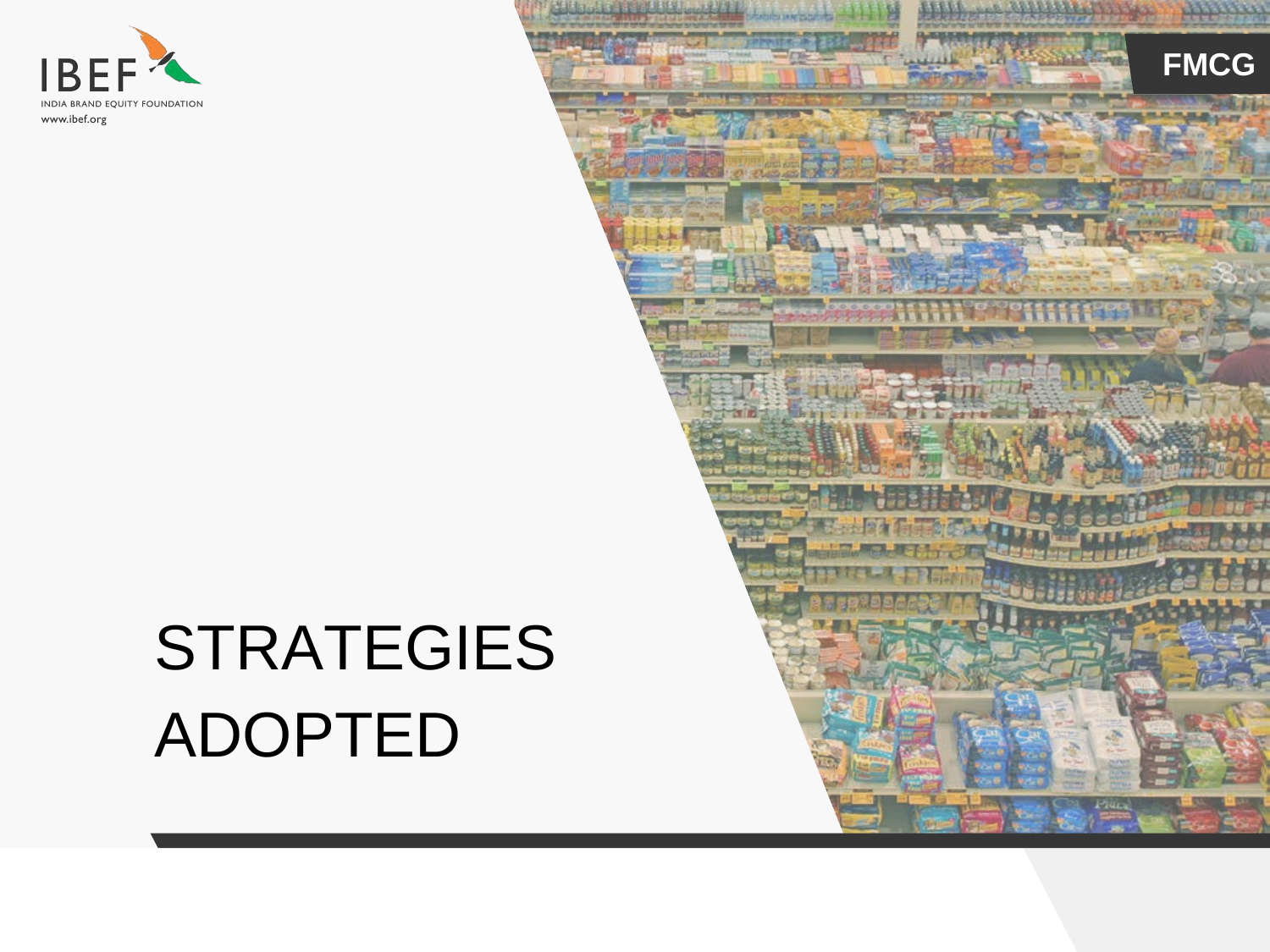### **STRATEGIES**



| <b>Promotions and</b><br><b>offers</b>            | FMCG companies are trying to influence consumers with intelligent deals.<br>п                                                                                                                                                              |
|---------------------------------------------------|--------------------------------------------------------------------------------------------------------------------------------------------------------------------------------------------------------------------------------------------|
|                                                   | Firms like ITC offers combo deals to the consumers. For example, in the case of soaps and cosmetics; 4 soap cases are<br>п<br>offered at the price of 3, selling the range of deodorants for men and women at a discounted price.          |
|                                                   | Amazon India is planning to invest significantly over the coming months for expanding its grocery and food business,<br>п<br>launching more products and categories and forming new partnerships with huge grocery and supermarket chains. |
|                                                   | In May 2018, Amazon India targets to capture 100 million customers in the next 5 years by providing more features in Prime<br>٠<br>and Alexa.                                                                                              |
| <b>Research online</b><br><b>Purchase offline</b> | The internet enables consumers to make their own research on the kind of products or commodities they want to purchase.<br>٠<br>1 in 3 FMCG shoppers goes online 1st and then to the stores.                                               |
|                                                   | About 43 per cent of new car-buyers in cities select the model online and purchase it from dealer.<br>٠                                                                                                                                    |
| <b>New product</b><br><b>launches</b>             | Marico's Coco Soul introduces a range of three 100 per cent natural-infused oil variants.<br>п                                                                                                                                             |
|                                                   | India's first kids cooking oil launched by Mother Sparsh in 2019.<br>٠                                                                                                                                                                     |
|                                                   | In June 2019, ITC launches dairy beverage range "Sunfeast Wonderz Milk" in four variants<br>٠                                                                                                                                              |
|                                                   | In May 2019, Naturell (India) Pvt Ltd, innovator of power snacking launched RiteBite Max protein chips<br>٠                                                                                                                                |
|                                                   | In November 2019, Santoor launched Santoor Deo pocket perfumes exclusively for West Bengal.<br>٠                                                                                                                                           |
|                                                   | In November 2019, ITC Ltd acquired 33.42 per cent stake in Delectable Technologies, which is a vending machine start-up.<br>п                                                                                                              |
| <b>Expansion</b>                                  | Nestle plans to invest Rs 700 crore (US\$ 100.16 million) to open a new plant in Sanand for Maggi<br>٠                                                                                                                                     |
|                                                   | In February 2019 India's leading FMCG Contract Manufacturer Hindustan Foods Limited received an investment of US\$ 22<br>٠<br>million from Convergent Finance LLP for its expansion.                                                       |
|                                                   | Dabur to invest Rs 250-300 crore (US\$ 37.29-44.75 million) in FY19 for capacity expansion and is also looking for<br>٠<br>acquisitions in the domestic market.                                                                            |

*Source: AC Nielsen, News Article*

**14 FMCG For updated information, please visit www.ibef.org**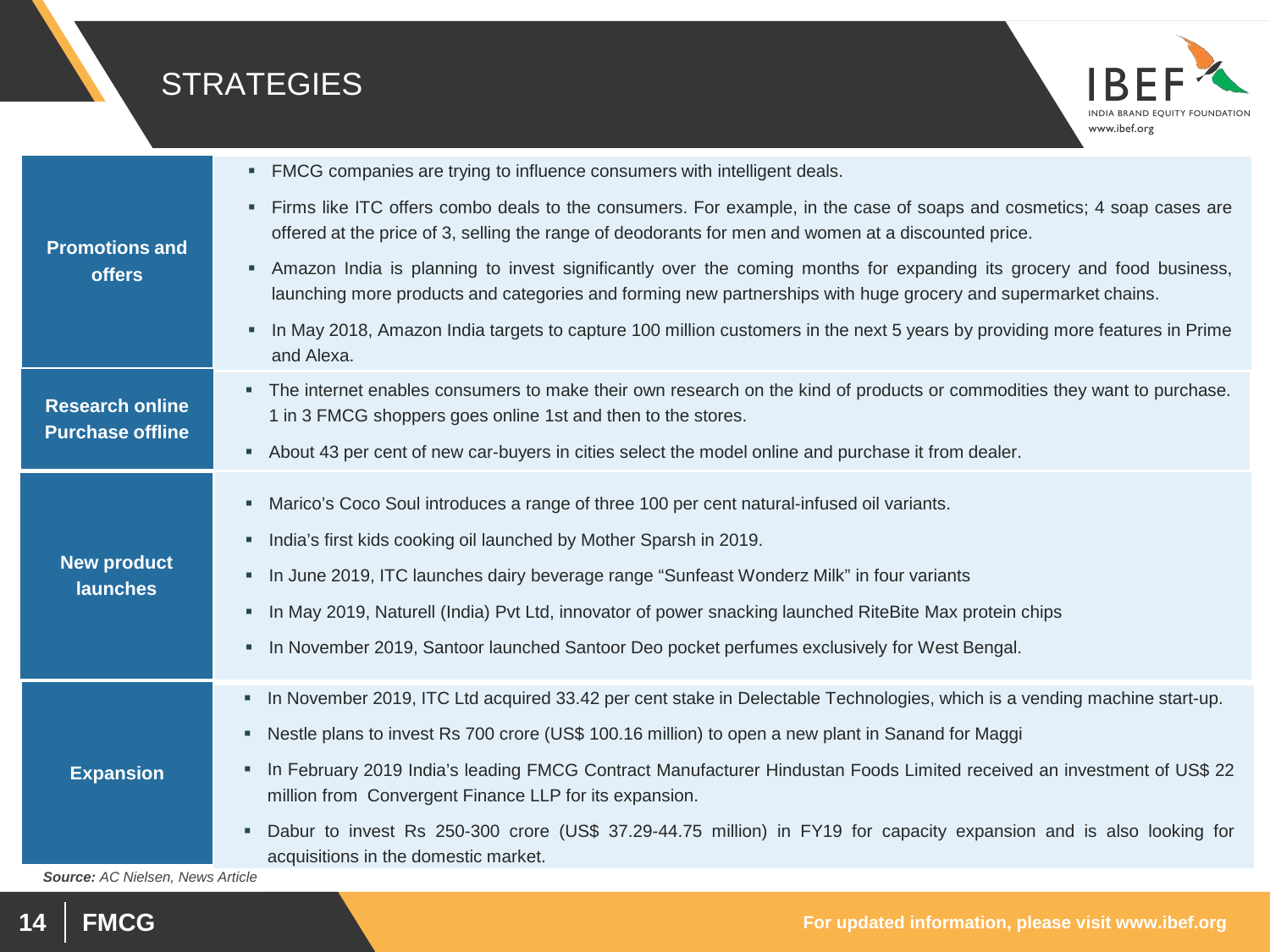

*Source: News Articles*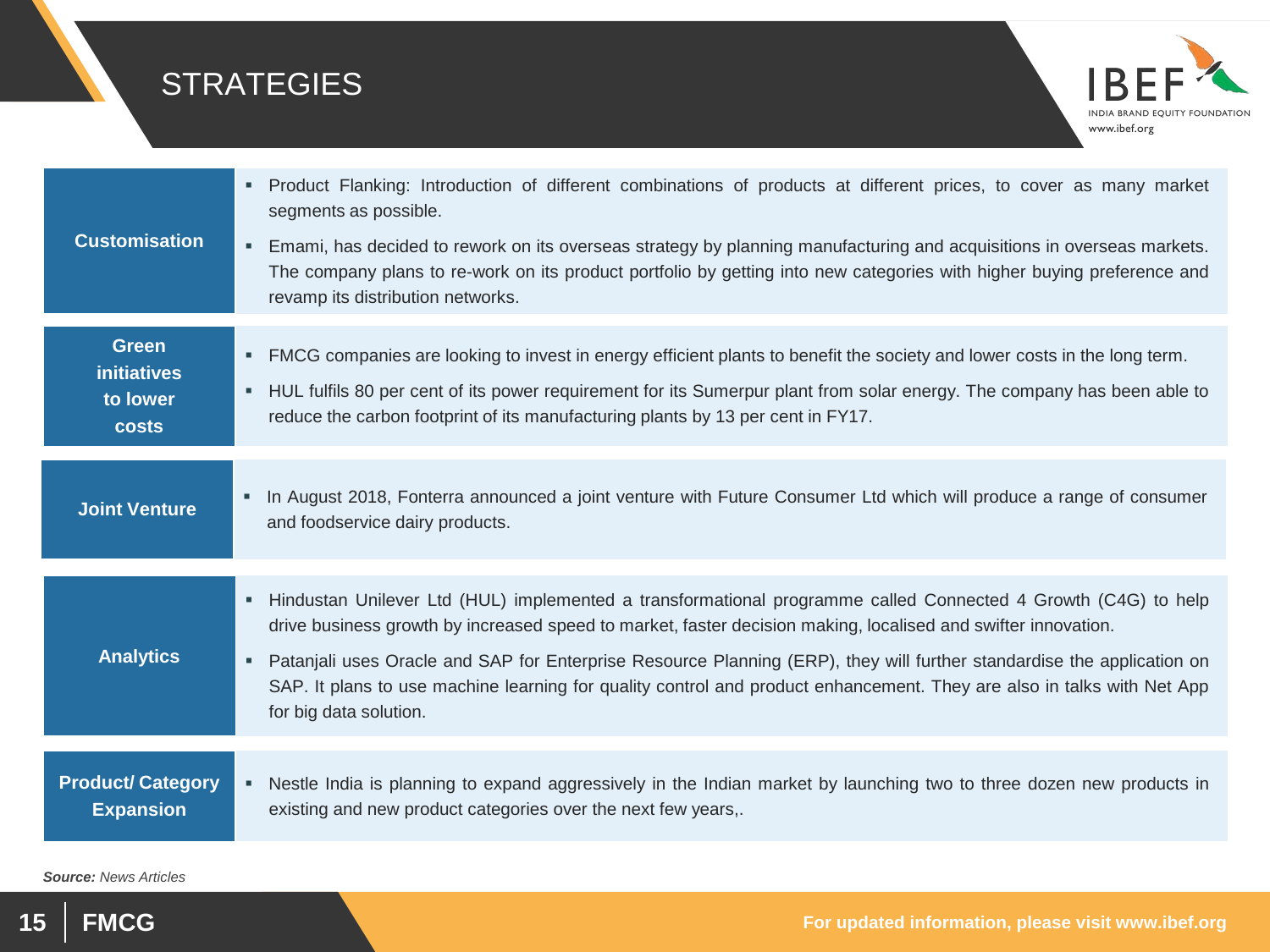

## GROWTH DRIVERS

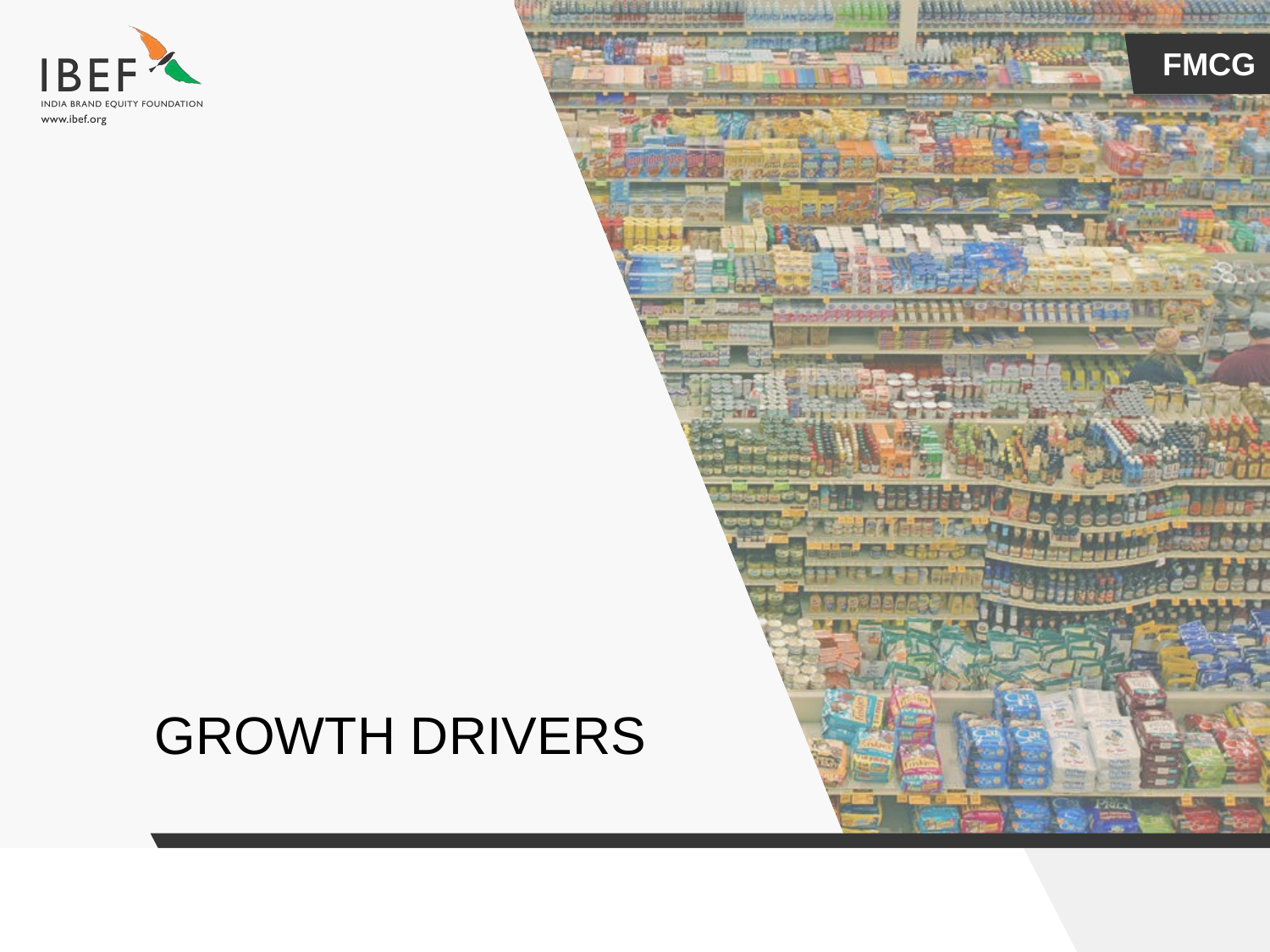#### GROWTH DRIVERS FOR INDIA'S FMCG SECTOR

Schiff to market



- Organised sector growth is expected to grow as the share of unorganised market in the FMCG sector fall with increased level of brand consciousness.
- Growth in modern retail will augment the growth of organised FMCG sector.
- **Post GST and demonetisation, moderned** trade share grew to 10 per cent of the overall FMCG revenue, as of August 2018.



penetrate is

- **Low penetration levels of branded products** in categories like instant foods indicating a scope for volume growth
- **IDID** Investment in this sector attracts investors as the FMCG products have demand throughout the year.
- Increase in food parks to 17,food processing capacity to 1.41million and food labs to 42.
- **IFC to invest Rs 700 crore (US\$ 100 million)** in food park in Madhya Pradesh

- Availability of products has become way easier as internet and different channels of sales has made the accessibility of desired product to customers more convenient at required time and place.
- Online grocery stores and online retail stores like Grofers, Flipkart, Amazon making the FMCG product s more readily available.



- Rural consumption has increased, led by a combination of increasing incomes and higher aspiration levels, there is an increased demand for branded products in rural India
- **Huge untapped rural market**
- Nielsen India estimates the FMCG industry to grow at 9-10 per cent in 2019 as against 13.8 percent in 2018.

*Source: Dabur, Nielsen Note: GST: Goods and Services Tax*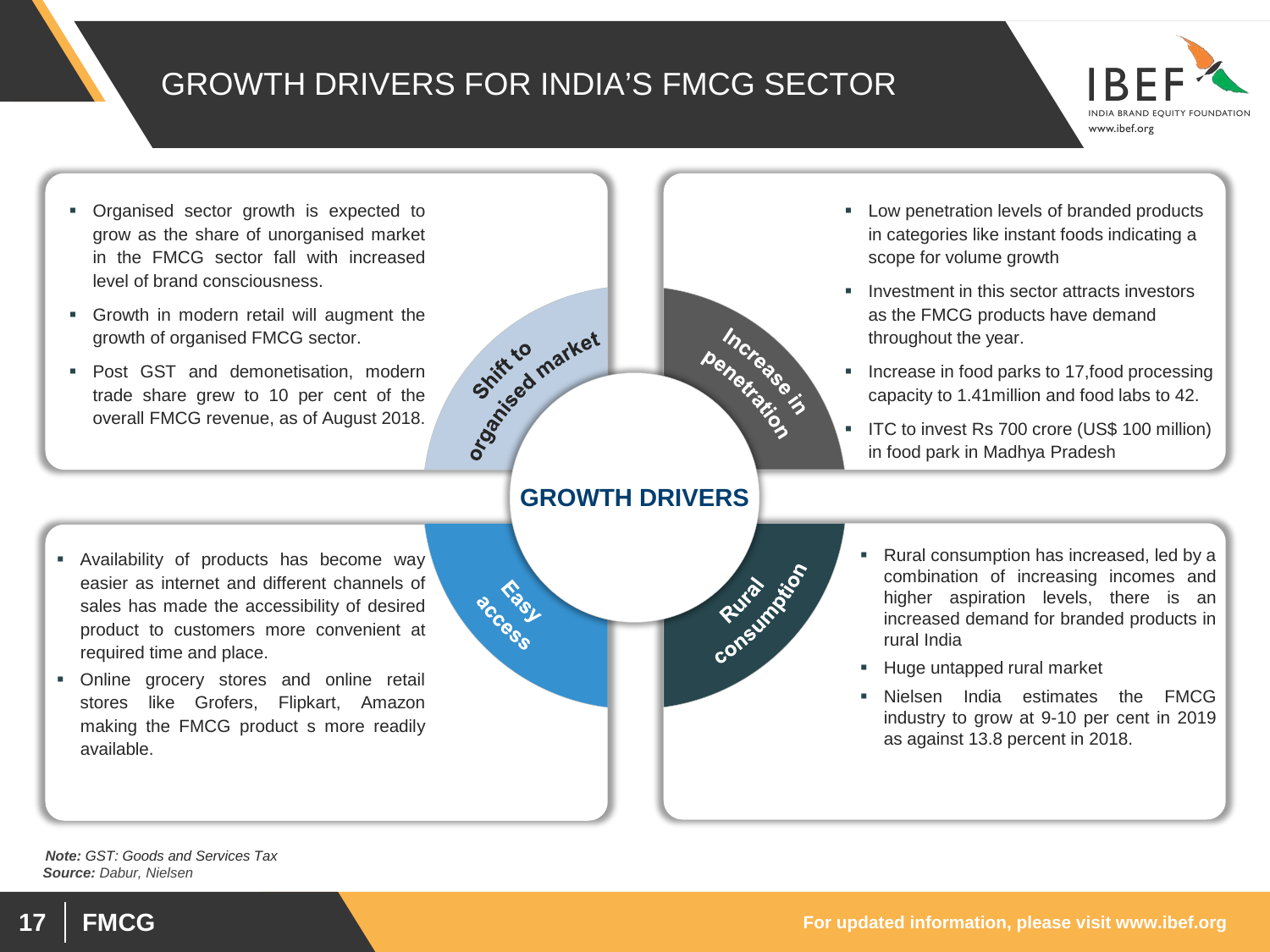### HIGHER INCOMES AID GROWTH IN URBAN AND RURAL MARKETS



- **Incomes have risen at a brisk pace in India and will continue rising** given the country's strong economic growth prospects. According to IMF, nominal per capita income is estimated to grow at a CAGR of 4.94 per cent during 2010-19F.
- **India's GDP per capita at current prices is expected to increase from** US\$ 1,481.56 in 2012 to US\$ 3,277.28 in 2024.
- An important consequence of rising incomes is growing appetite for premium products, primarily in the urban segment.
- As the proportion of 'working age population' in total population increases, per capita income and GDP are expected to surge.

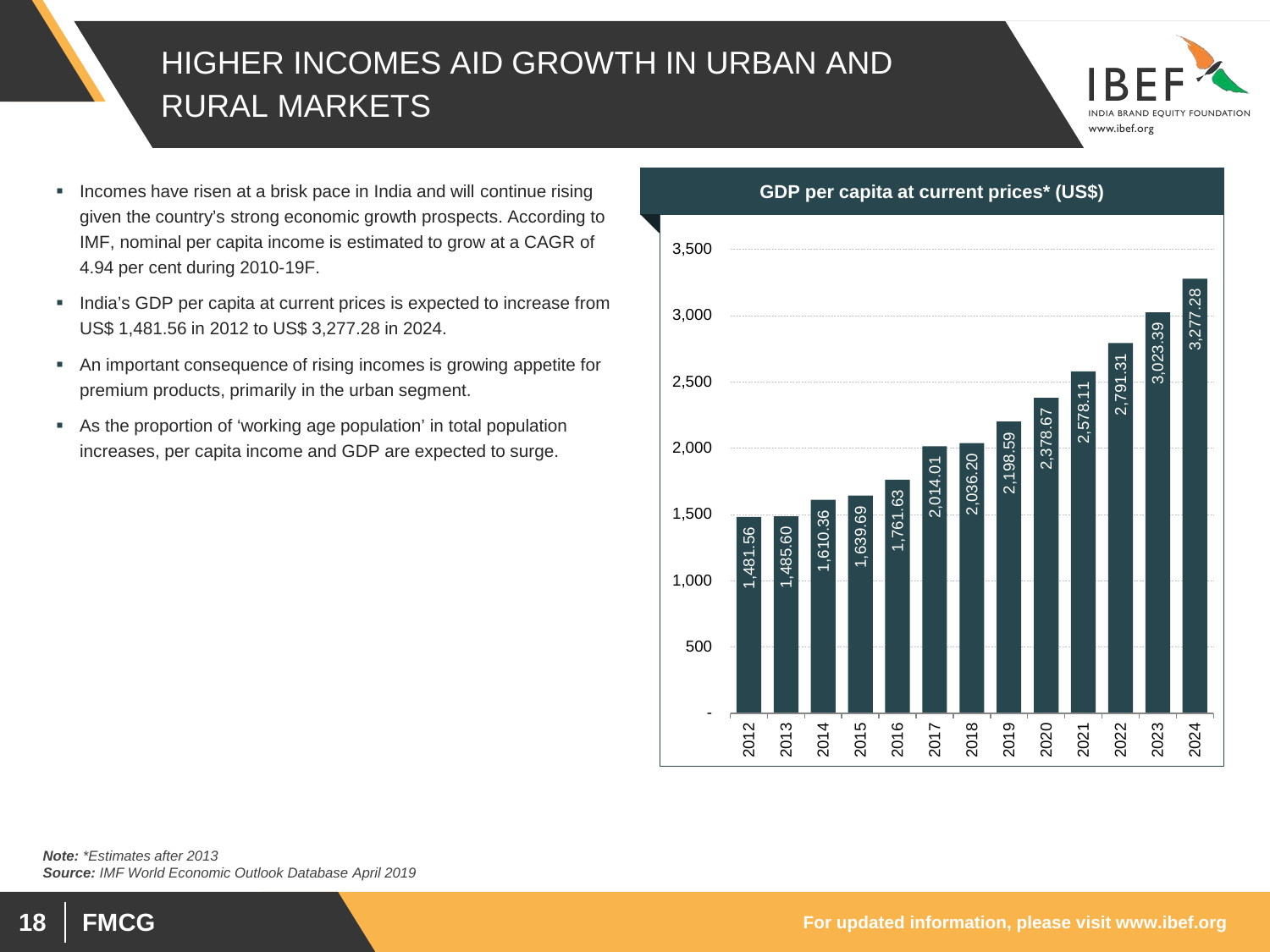#### POLICY AND REGULATORY FRAMEWORK



www.ibef.org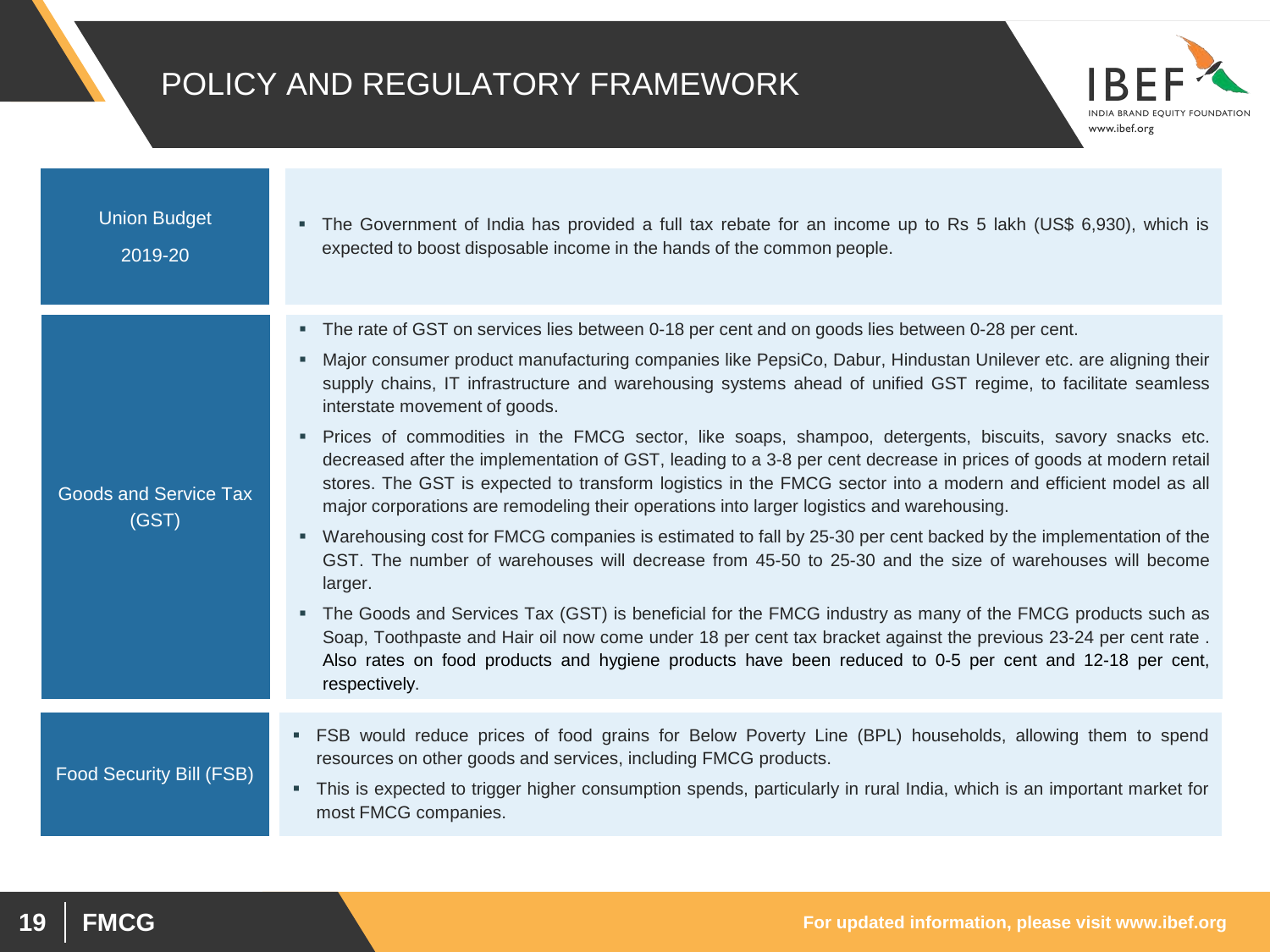#### POLICY AND REGULATORY FRAMEWORK

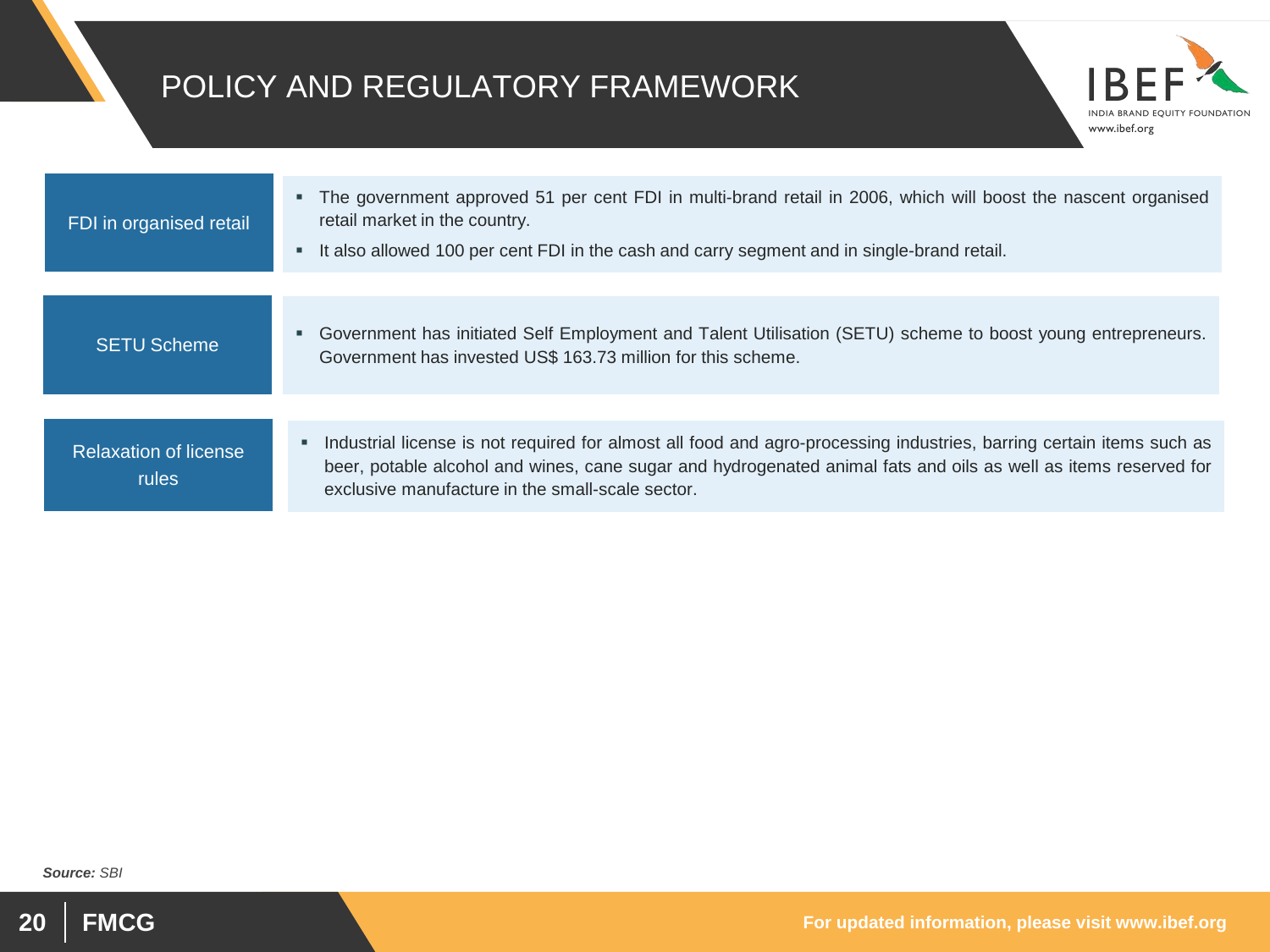### NEW GOODS AND SERVICE TAX (GST) WOULD SIMPLIFY TAX STRUCTURE



- **Introduction of GST as a unified tax** regime will lead to a re-evaluation of procurement and distribution arrangements.
- **Removal of excise duty on products** would result in cash flow improvements.
- The rate of GST on services lies between 0-18 per cent and on goods lies between 0-28 per cent.
- Tax refunds on goods purchased for resale implies a significant reduction in the inventory cost of distribution.
- Distributors are also expected to experience cash flow from collection of GST in their sales, before remitting it to the government at the end of the taxfiling period.

Supply chain **Goods and Service Tax (GST)** Cash Row

- **Elimination of tax cascading is expected** to lower input costs and improve profitability.
- Application of tax at all points of supply chain is likely to require adjustments to profit margins, especially for distributors and retailers.

- Systems in order to<br>Systems in order to<br>Systems in order to<br>record transactions in line with GST<br>requirements and appropriate measures<br>need to be taken to ensure smooth accounting and IT systems in order to record transactions in line with GST requirements and appropriate measures need to be taken to ensure smooth transition to the GST.
	- It is estimated that India will gain US\$ 15 billion a year by implementing the Goods and Services Tax.

*Source: GST India*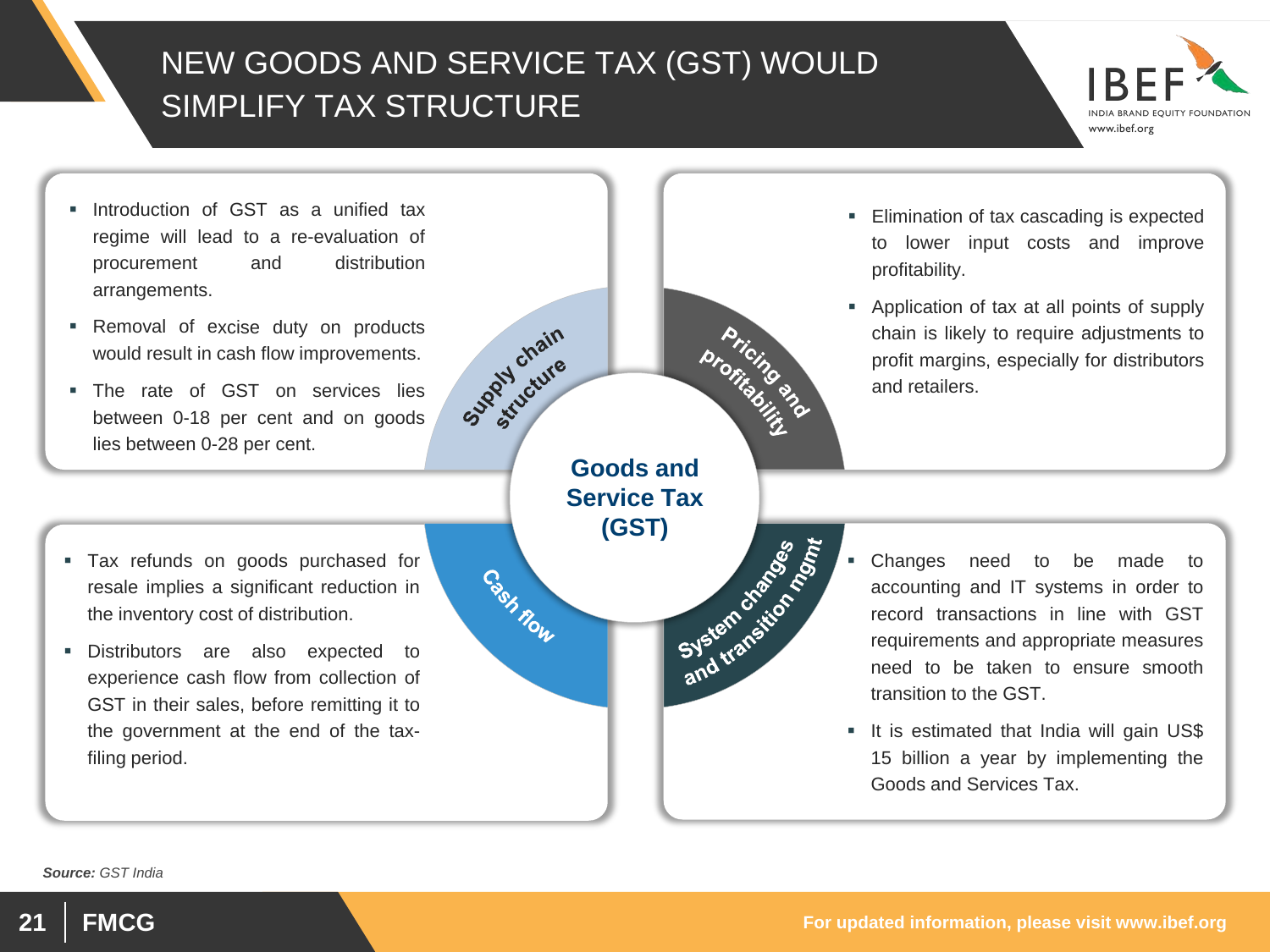#### BOOSTS IN FDI INFLOWS AND INVESTMENTS



- 100 per cent FDI is allowed in food processing and single-brand retail and 51 per cent in multi-brand retail.
- This would bolster employment and supply chains, and also provide high visibility for FMCG brands in organised retail markets, bolstering consumer spending and encouraging more product launches.
- The sector witnessed healthy FDI inflows of US\$ 15.94 billion during April 2000-December 2019.
- Within FMCG, food processing was the largest recipient; its share was 62.03 per cent.
- **Investment intentions, related to FMCG sector, arising from paper** pulp, sugar, fermentation, food processing, vegetable oils and vanaspati, soaps, cosmetics and toiletries industries, worth Rs 19,846 crore (US\$ 2.84 billion) were implemented up to November 2019.





**22 FMCG FMCG FMCG FMCG** *FMCG* **For updated information, please visit www.ibef.org**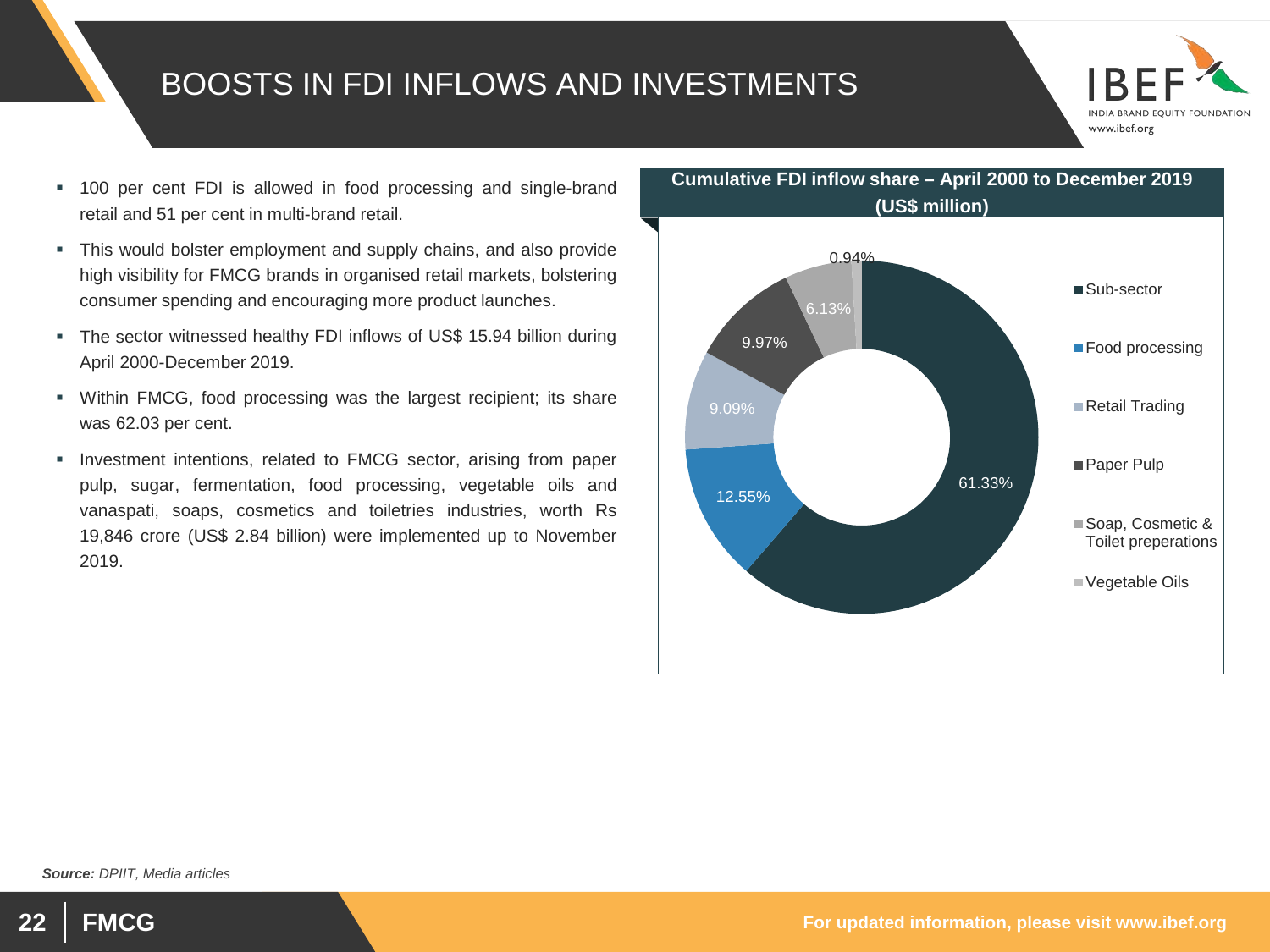### KEY M&A DEALS IN THE INDUSTRY



| <b>Target name</b>                                                                  | <b>Acquirer Name</b>                      | Merger/<br><b>Acquisition</b>         | Year |
|-------------------------------------------------------------------------------------|-------------------------------------------|---------------------------------------|------|
| Canway Corporation (South Africa)                                                   | Wipro Consumer Care & Lighting            | Acquisition                           | 2019 |
| Delectable Technologies                                                             | <b>ITC Ltd</b>                            | Acquisition (33.42<br>per cent stake) | 2019 |
| Everstone Capital and Pan India Food Solutions Pvt. Ltd                             | Haldiram Prabhuji (Haldiram group)        | Acquisition                           | 2019 |
| Splash Corporation, Philippines                                                     | Wipro Consumer Care & Lighting            | Acquisition                           | 2019 |
| GlaxoSmithKline Consumer Healthcare (GSKCH India)                                   | Hindustan Unilever Limited (HUL)          | Acquisition                           | 2018 |
| Avadh Snacks Pvt. Ltd                                                               | Prataap Snacks Ltd                        | Acquisition                           | 2018 |
| <b>Bombay Shaving Company</b>                                                       | Colgate Palmolive                         | Acquisition (14 per<br>cent stake)    | 2018 |
| <b>Brillare Science</b>                                                             | Emami                                     | Acquisition (26 per<br>cent stake)    | 2018 |
| <b>Beardo</b>                                                                       | Marico                                    | Acquisition (45 per<br>cent)          | 2018 |
| <b>Future Consumer Limited</b>                                                      | Future Capital Investment Private Limited | Acquisition                           | 2017 |
| D&A Cosmetics Proprietary Ltd and Atlanta Body &<br>Health Products Proprietary Ltd | Dabur India                               | Acquisition                           | 2017 |
| Helios Lifestyle Pvt Ltd                                                            | Emami Ltd                                 | Acquisition<br>(30 per cent stake)    | 2017 |
| Godfrey Phillips India (GPI) (packed tea brands)                                    | Goodricke Group Ltd                       | Acquisition                           | 2017 |
| <b>HyperCity</b>                                                                    | Future Retail (Future Group)              | Acquisition                           | 2017 |
| Godrej Industries<br>$\sim$ $\sim$ $\sim$ $\sim$ $\sim$ $\sim$                      | Godrej Agrovet Ltd.                       | Increase in stake                     | 2017 |

*Source: Bloomberg, Economic Times, Business Standard, News Article*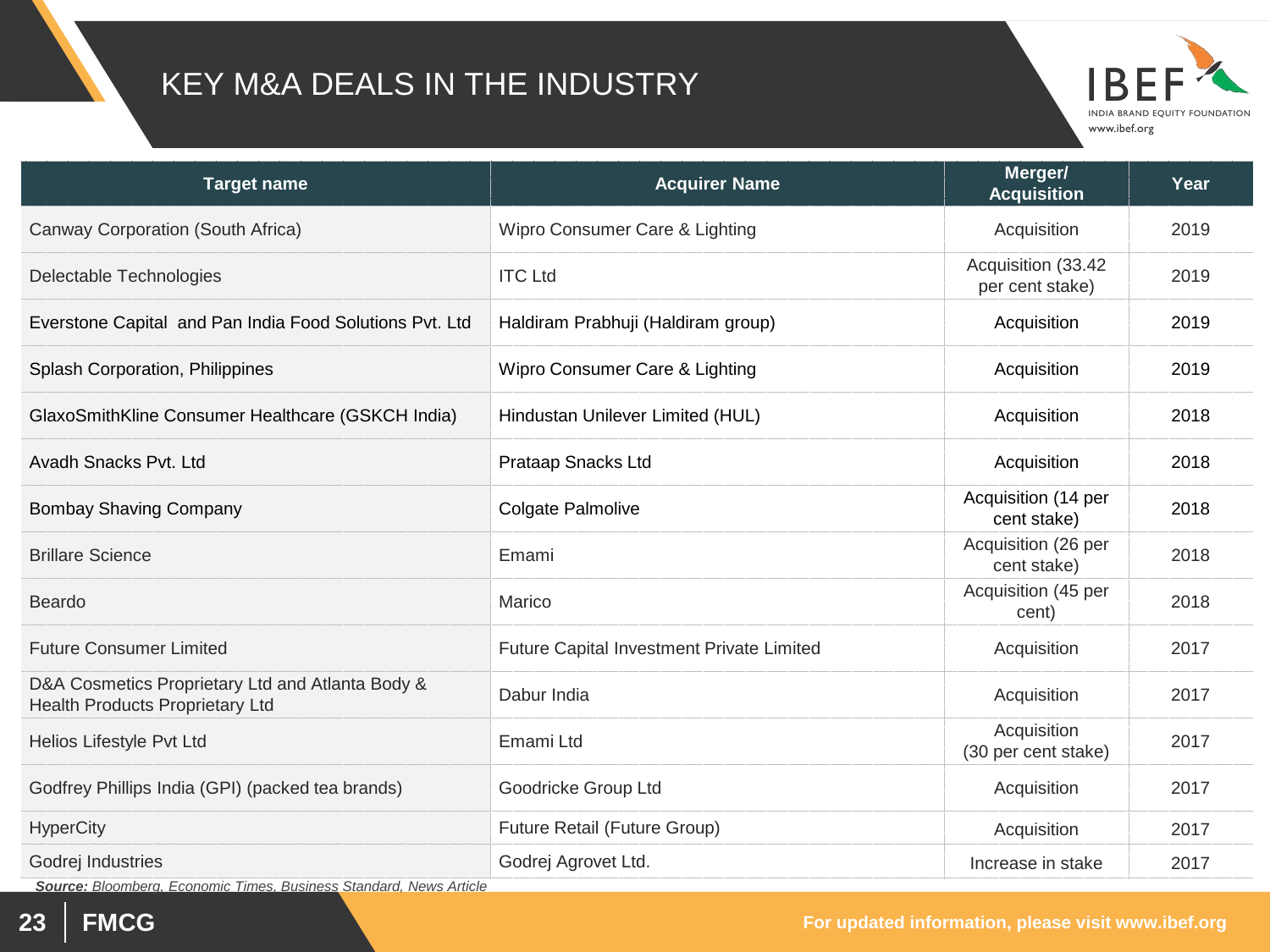

## **OPPORTUNITIES**

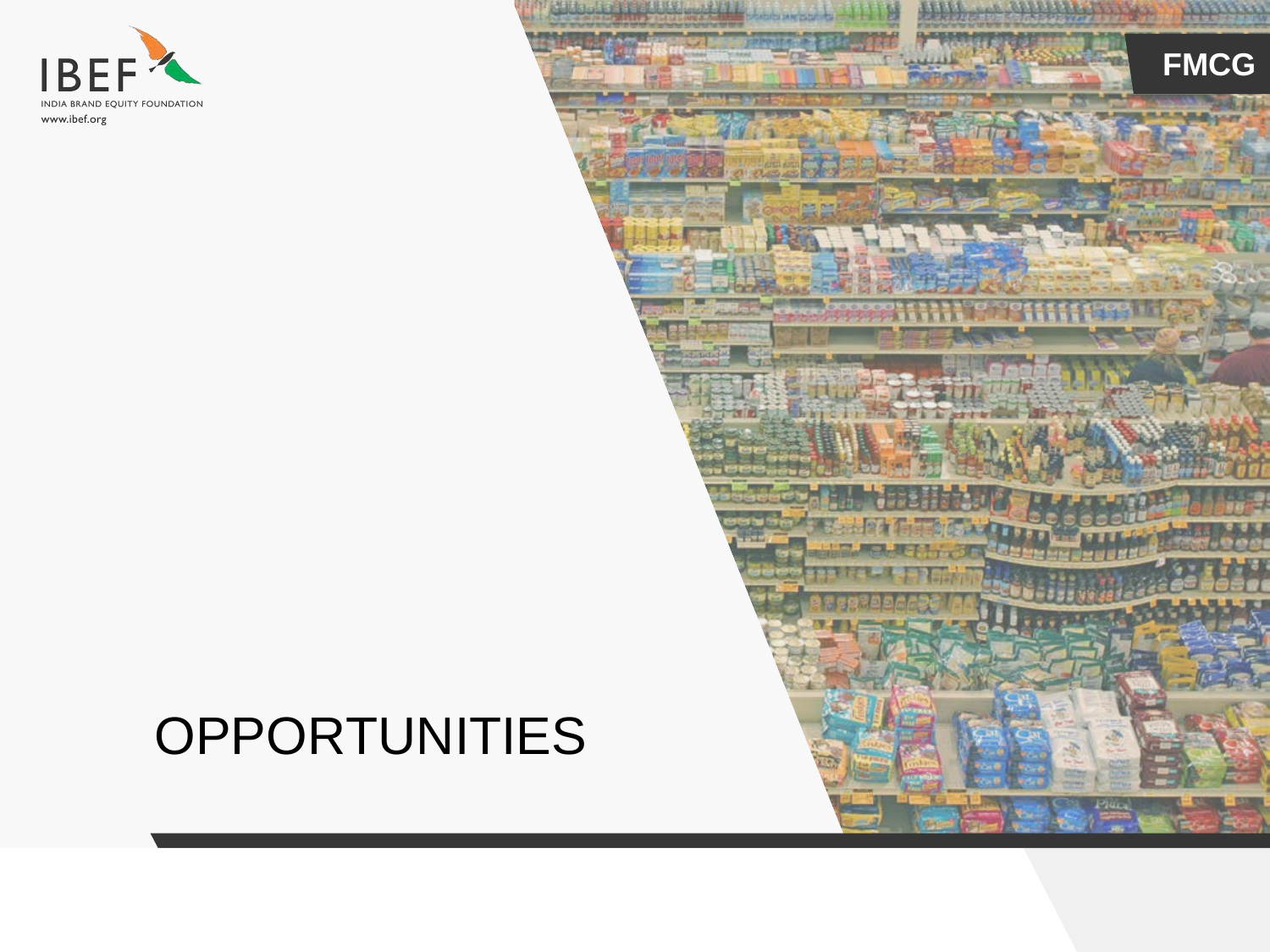### GROWTH OPPORTUNITIES IN THE INDIAN FMCG **INDUSTRY**



| <b>Rural Market</b>      | Leading players of consumer products have a strong distribution network in rural India; they also stand to gain from the<br>٠<br>contribution of technological advances like internet and e-commerce to better logistics.<br>Rural FMCG market size is expected to touch US\$ 220 billion by 2025.<br>٠                                                                                                                                                |
|--------------------------|--------------------------------------------------------------------------------------------------------------------------------------------------------------------------------------------------------------------------------------------------------------------------------------------------------------------------------------------------------------------------------------------------------------------------------------------------------|
| Innovative<br>products   | Indian consumers are highly adaptable to new and innovative products. For instance there has been an easy<br>٠<br>acceptance of men's fairness creams, flavoured yoghurt, cuppa mania noodles, gel based facial bleach, drinking yogurt,<br>sugar free Chyawanprash.                                                                                                                                                                                   |
| Premium products         | With the rise in disposable incomes, mid and high-income consumers in urban areas have shifted their purchase trend<br>٠<br>from essential to premium products.<br>Premium brands are manufacturing smaller packs of premium products. Example: Dove soap is available in 50g<br>٠<br>packaging.<br>Nestle is looking to expand its portfolio in premium durables cereals, pet care, coffee, and skin health accessing the<br>٠<br>potential in India. |
| Sourcing base            | • Indian and multinational FMCG players can leverage India as a strategic sourcing hub for cost-competitive product<br>development and manufacturing to cater to international markets.                                                                                                                                                                                                                                                                |
| Penetration              | Low penetration levels offer room for growth across consumption categories.<br>٠<br>Major players are focusing on rural markets to increase their penetration in those areas.<br>٠                                                                                                                                                                                                                                                                     |
| <b>Online FMCG</b>       | It is estimated that 40 per cent of all FMCG purchases in India will be online by 2020, thereby making it a US\$ 5-6 billion<br>٠<br>business opportunity.                                                                                                                                                                                                                                                                                             |
| <b>Start-up Ventures</b> | In May 2018, RP-Sanjiv Goenka Group created a Rs 1 billion (US\$ 14.92 million) venture capital fund to invest in FMCG<br>start-ups.                                                                                                                                                                                                                                                                                                                   |

*Source: Assorted articles and reports, AC Nielsen, Boston Consulting Group (BCG) and Google report September 2017*

**25 FMCG For updated information, please visit www.ibef.org**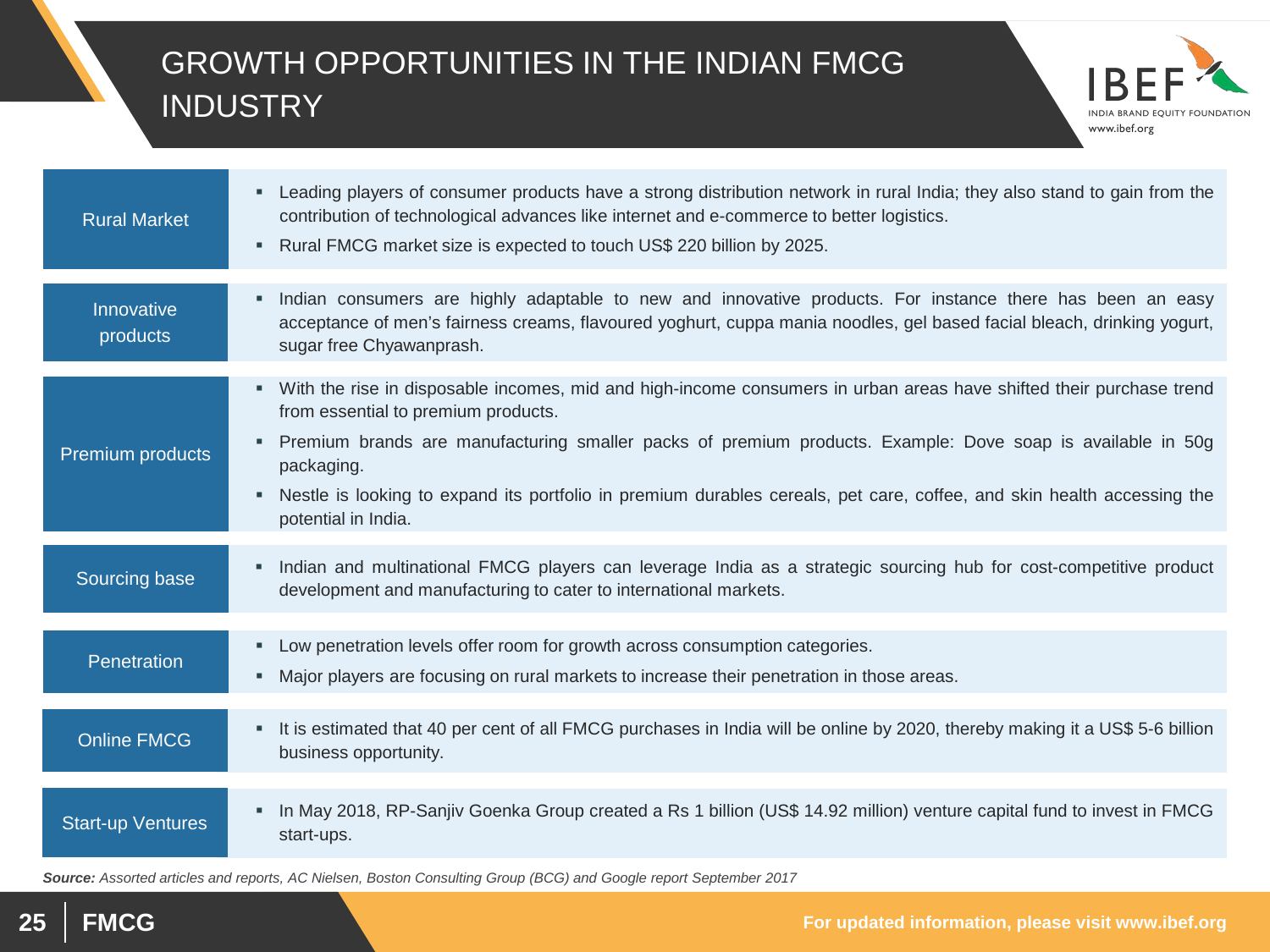

## KEY INDUSTRY ORGANISATIONS

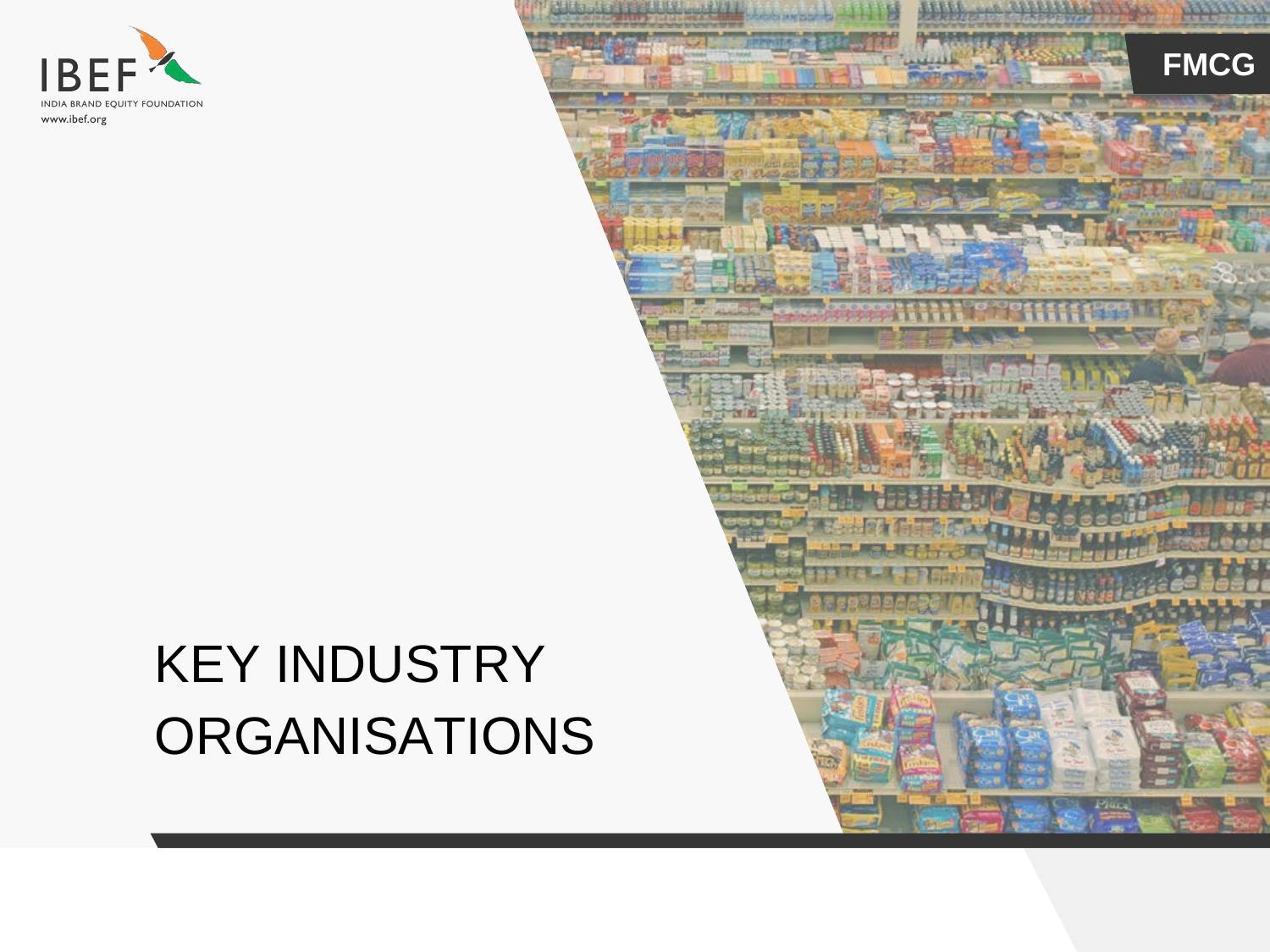#### INDUSTRY ORGANISATIONS



Secretary (Establishment)

Indian Dairy Association, Sector-IV, New Delhi –110022 Phone: 91-11-26170781, 26165355, 26179780

Fax: 91 11 26174719

E-mail: ida@nde.vsnl.net.in

Website: www.indairyasso.org

#### **Visakhapatnam port traffic (million tonnes) Indian Dairy Association All India Bread Manufacturers' Association**

PHD House, 4/2, Siri Institutional Area, August Kranti Marg, New Delhi –110016 Phone: 91-11-26515137; Fax: 91-11-26855450 E-mail: aibma@rediffmail.com; mallika@phdcci.in Website: www.aibma.com

#### **All India Food Preservers' Association**

206, Aurobindo Place Market Complex Hauz Khas, New Delhi –110016 Phone: 91-11-26510860, 26518848; Fax: 91-11- 26510860 Website: www.aifpa.net

#### **Indian Soap and Toiletries Manufacturers' Association**

Raheja Centre, 6th Floor, Room No 614, Backbay Reclamation, Mumbai – 400021 Phone: 91-22-2824115; Fax: 91-22-22853649 E-mail: istma@bom3.vsnl.net.in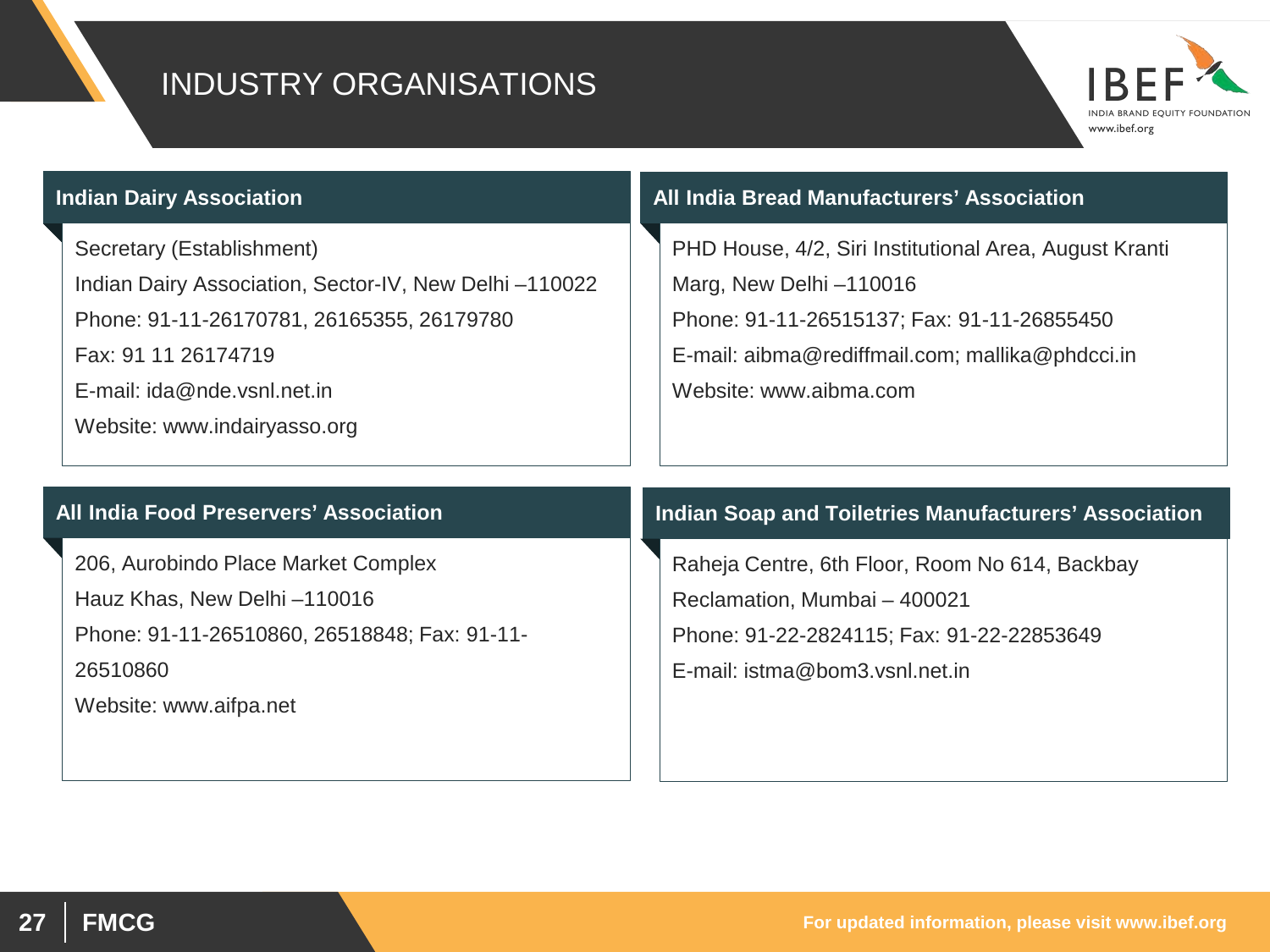

## USEFUL INFORMATION

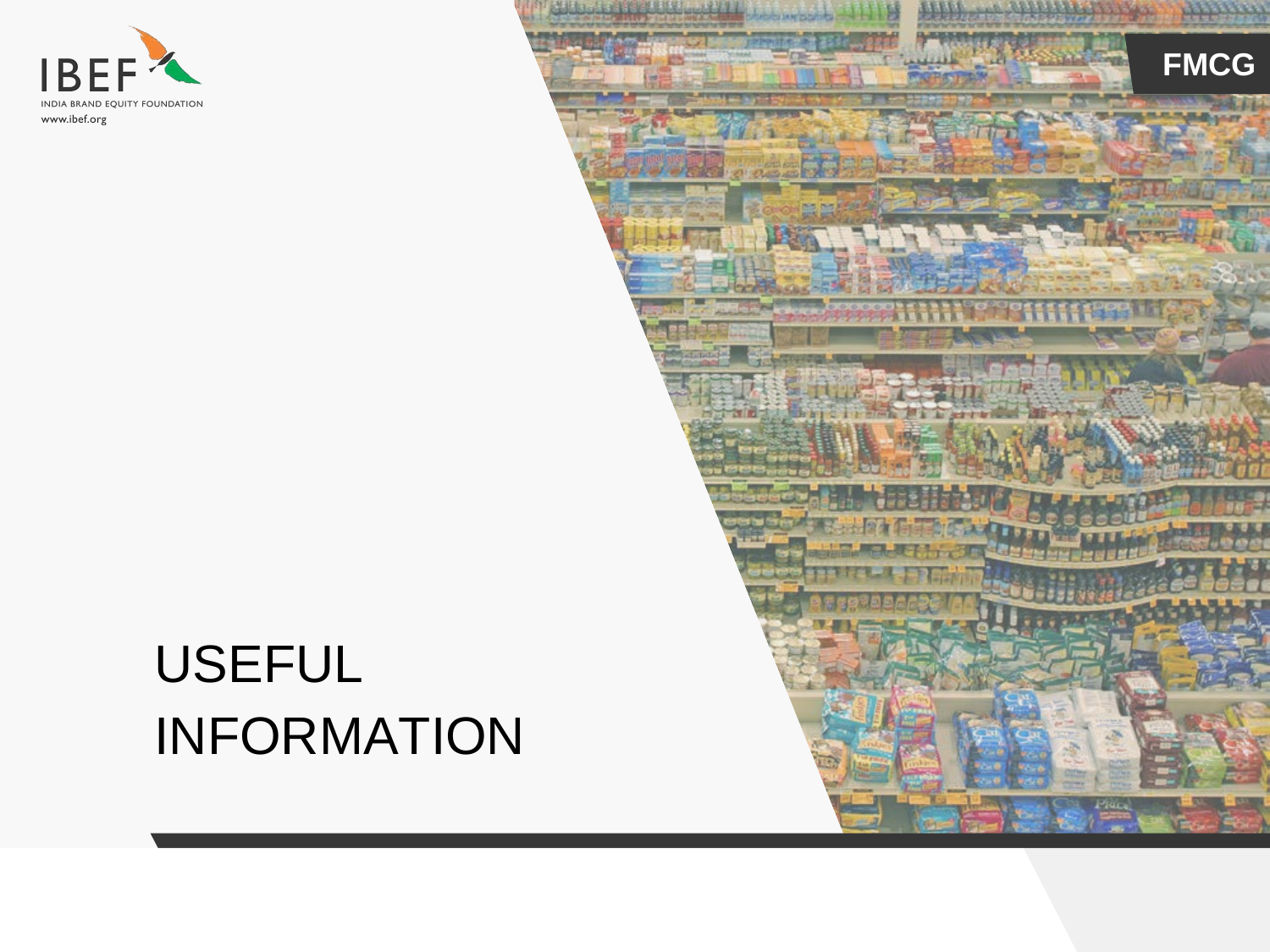



- **FDI: Foreign Direct Investment**
- **MSP:** Minimum Selling Price
- **NREGA:** National Rural Employment Guarantee Act
- **FY:** Indian Financial Year (April to March)
- So FY09 implies April 2008 to March 2009
- **SEZ:** Special Economic Zone
- **MoU:** Memorandum of Understanding
- Wherever applicable, numbers have been rounded off to the nearest whole number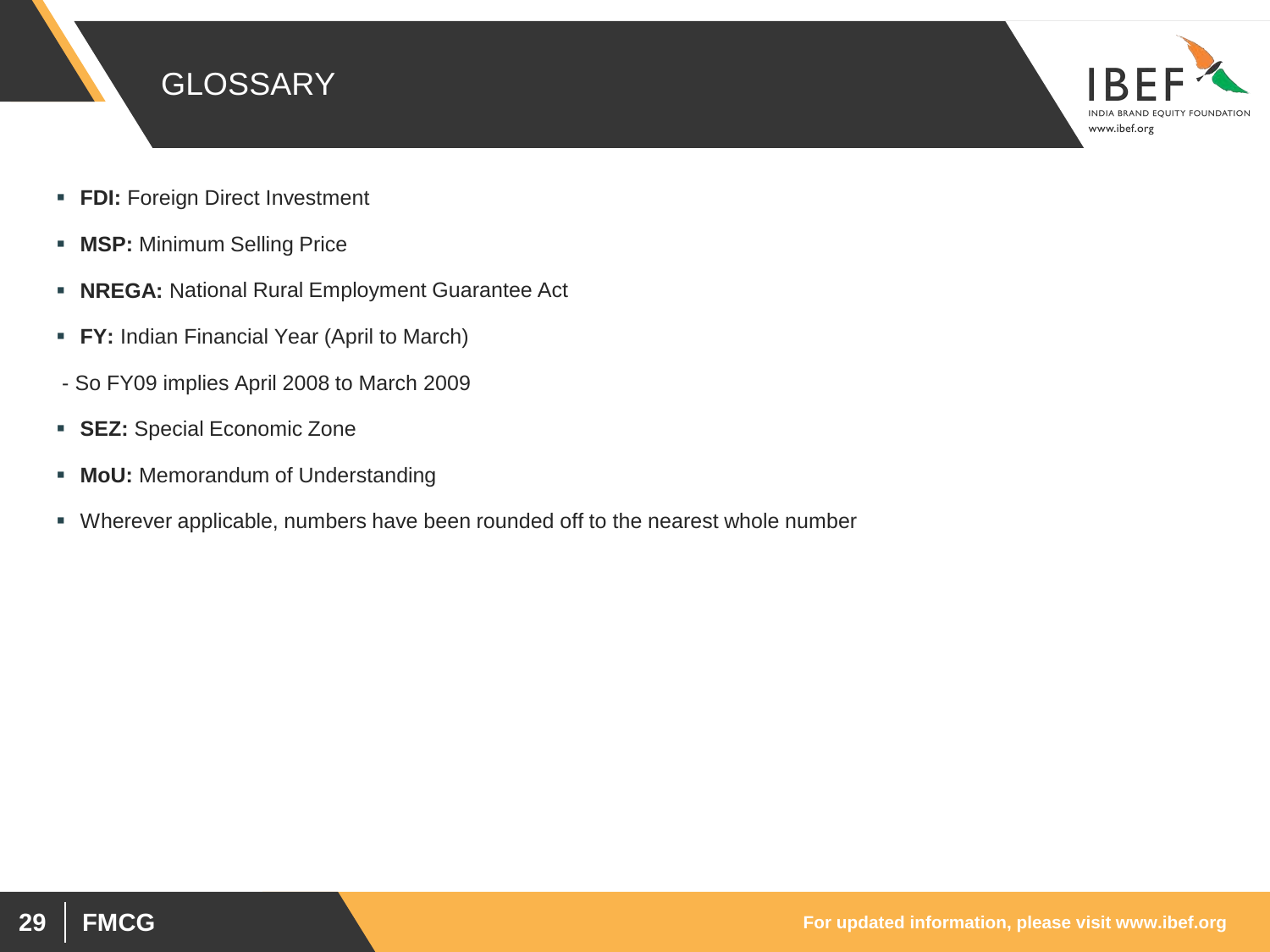#### EXCHANGE RATES

#### **Year INR INR Equivalent of one US\$**  2004–05 44.95 2005–06 44.28 2006–07 45.29 2007–08 40.24 2008–09 45.91 2009–10 47.42 2010–11 45.58 2011–12 47.95 2012–13 54.45 2013–14 60.50 2014-15 61.15 2015-16 65.46 2016-17 67.09 2017-18 64.45 2018-19 69.89 **Year INR Equivalent of one US\$** 2005 44.11 2006 45.33 2007 41.29 2008 43.42 2009 48.35 2010 45.74 2011 46.67 2012 53.49 2013 58.63 2014 61.03 2015 64.15 2016 67.21 2017 65.12 2018 68.36 2019 69.89

*Source: Reserve Bank of India, Average for the year*



**Exchange Rates (Fiscal Year) Exchange Rates (Calendar Year)**